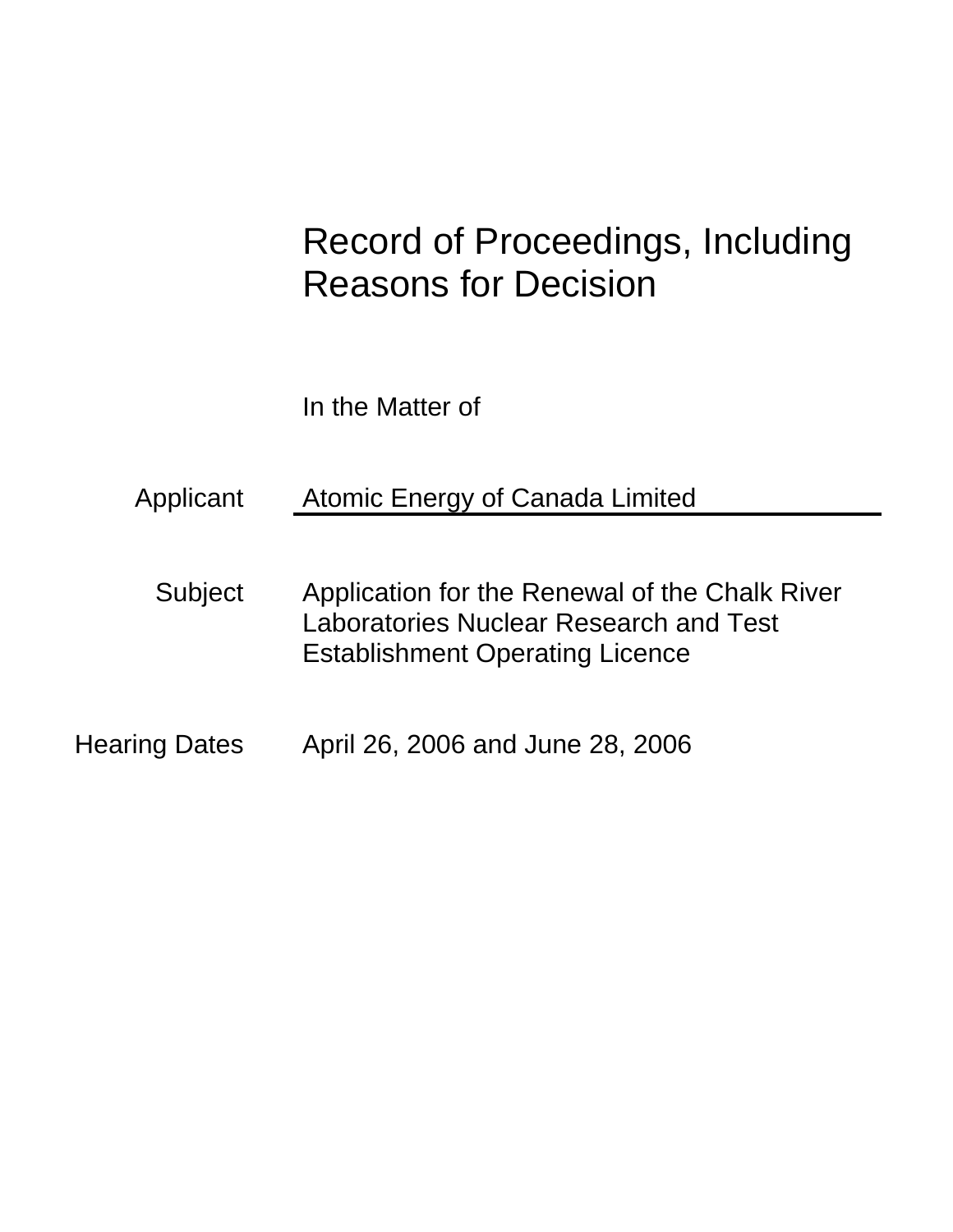# **RECORD OF PROCEEDINGS**

| Applicant:                                                    | Atomic Energy of Canada Limited                                                                                          |
|---------------------------------------------------------------|--------------------------------------------------------------------------------------------------------------------------|
| Address/Location:                                             | 2251 Speakman Drive, Mississauga, Ontario, L5K 1B2                                                                       |
| Purpose:                                                      | Application for the renewal of the Chalk River Laboratories<br>Nuclear Research and Test Establishment Operating Licence |
| Application received:                                         | December 16, 2005                                                                                                        |
| $Date(s)$ of hearing:                                         | April 26, 2006 and June 28, 2006                                                                                         |
| Location:                                                     | Canadian Nuclear Safety Commission (CNSC) Public Hearing<br>Room, 280 Slater St., 14th. Floor, Ottawa, Ontario           |
| Members present:                                              | A.R. Graham, presiding Member<br>C.R. Barnes<br>J.A. Dosman<br>M. J. McDill                                              |
| Secretary:<br><b>Recording Secretary:</b><br>General Counsel: | M.A. Leblanc<br>P. Bourassa<br>J. Lavoie                                                                                 |

| <b>Applicant Represented By</b>                                                                                                                                                                                                                                                                                                                                                                                                                                                                                                                                                                                                                                                                                                                      | <b>Document Number</b>                                                                                                                      |
|------------------------------------------------------------------------------------------------------------------------------------------------------------------------------------------------------------------------------------------------------------------------------------------------------------------------------------------------------------------------------------------------------------------------------------------------------------------------------------------------------------------------------------------------------------------------------------------------------------------------------------------------------------------------------------------------------------------------------------------------------|---------------------------------------------------------------------------------------------------------------------------------------------|
| • R. Van Adel, President and Chief Executive Officer                                                                                                                                                                                                                                                                                                                                                                                                                                                                                                                                                                                                                                                                                                 |                                                                                                                                             |
| • B. McGee, Vice-President of AECL's nuclear laboratories                                                                                                                                                                                                                                                                                                                                                                                                                                                                                                                                                                                                                                                                                            |                                                                                                                                             |
| • B. Kupferschmidt, General Manager Decommissioning and Waste<br>Management<br>• R. Lambert, Director of Safety and Environment<br>• D. Roach, Manager of Site Community Affairs<br>• B. Shorter, General Manager of Reactor Operations<br>• J-P Létourneau, Director of Licensing SPOC<br>• J. Arnold, NRU Operations Manager<br>• S. Laughten, General Manager of Nuclear Operations<br>• J. Bond, AECL's Environmental Protection Program Manager<br>• B. Lange, Director, Waste Management & Decommissioning<br>Operations<br>• G. Tapp, Chalk River Technicians and Technologists Independent<br>Union<br>• G. Archinoff, Chief Regulatory Officer, AECL Nuclear<br>Laboratories<br>• D. See Hoye, Manager of the NRU Licence Extension Program | CMD 06-H9.1<br>CMD 06-H9.1A<br>CMD 06-H9.1B<br>CMD 06-H9.1C<br>CMD 06-H9.1D<br>CMD 06-H9.1E<br>CMD 06-H9.1F<br>CMD 06-H9.1G<br>CMD 06-H9.1H |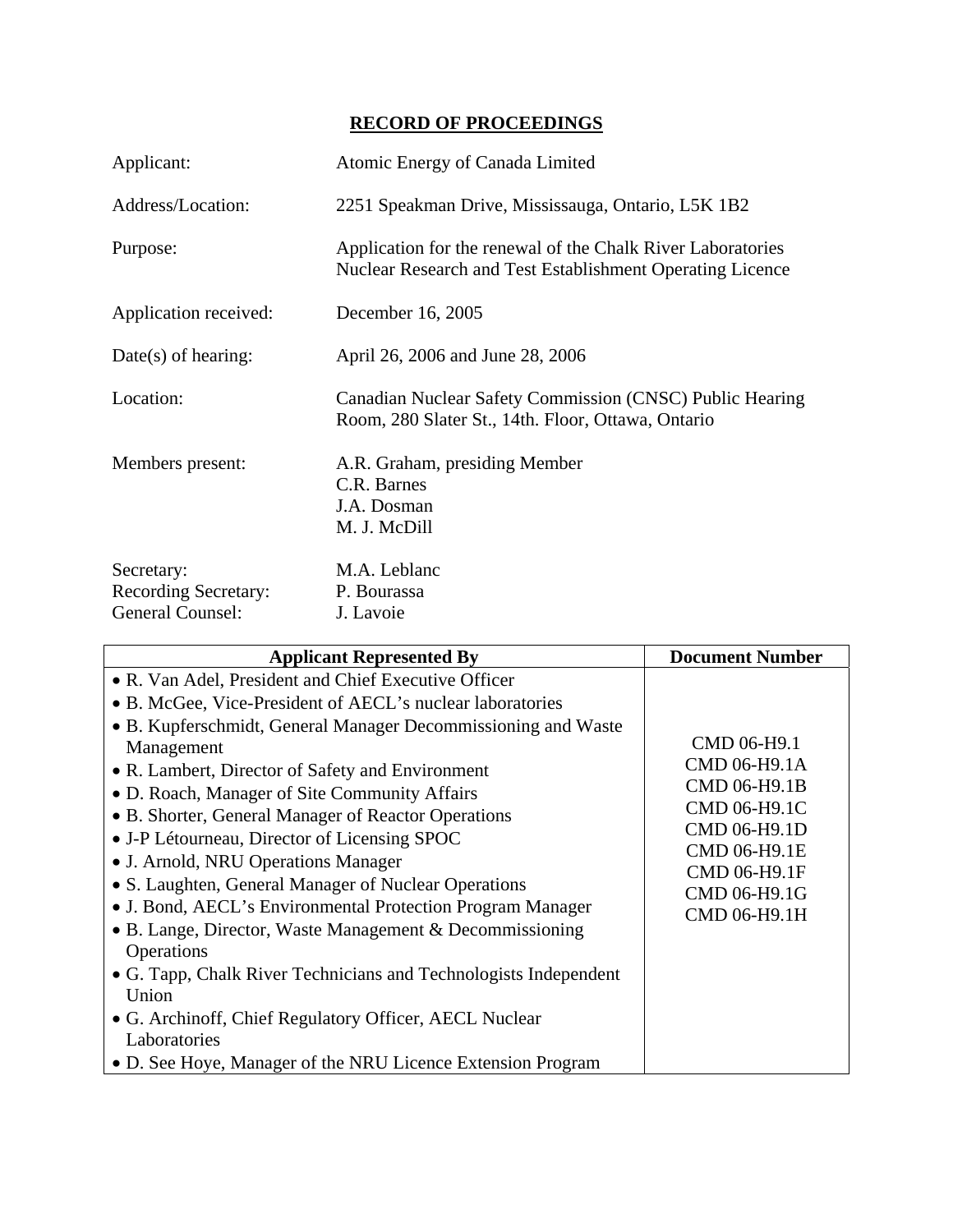| <b>CNSC</b> staff                                                                          |                                                                                           |                                                                                         | <b>Document Number</b>                         |
|--------------------------------------------------------------------------------------------|-------------------------------------------------------------------------------------------|-----------------------------------------------------------------------------------------|------------------------------------------------|
| • B. Howden<br>$\bullet$ F. Taylor<br>• G. Crawford<br>• L. Colligan<br>$\bullet$ B. Grant | $\bullet$ P. Wong<br>• P. Thompson<br>• D. Howard<br>$\bullet$ G. Lamarre<br>• G. Cherkas | $\bullet$ R. Lojk<br>$\bullet$ C. Purvis<br>$\bullet$ R. Cawthorn<br>• M. Ben Belfadhel | <b>CMD 06-H9</b><br>CMD 06-H9.A<br>CMD 06-H9.B |
|                                                                                            | <b>Intervenors</b>                                                                        |                                                                                         | <b>Document Number</b>                         |
| See appendix A                                                                             |                                                                                           |                                                                                         |                                                |

**Licence:** Renewed<br>**Decision:** June 28, 2006 **Date of Decision:**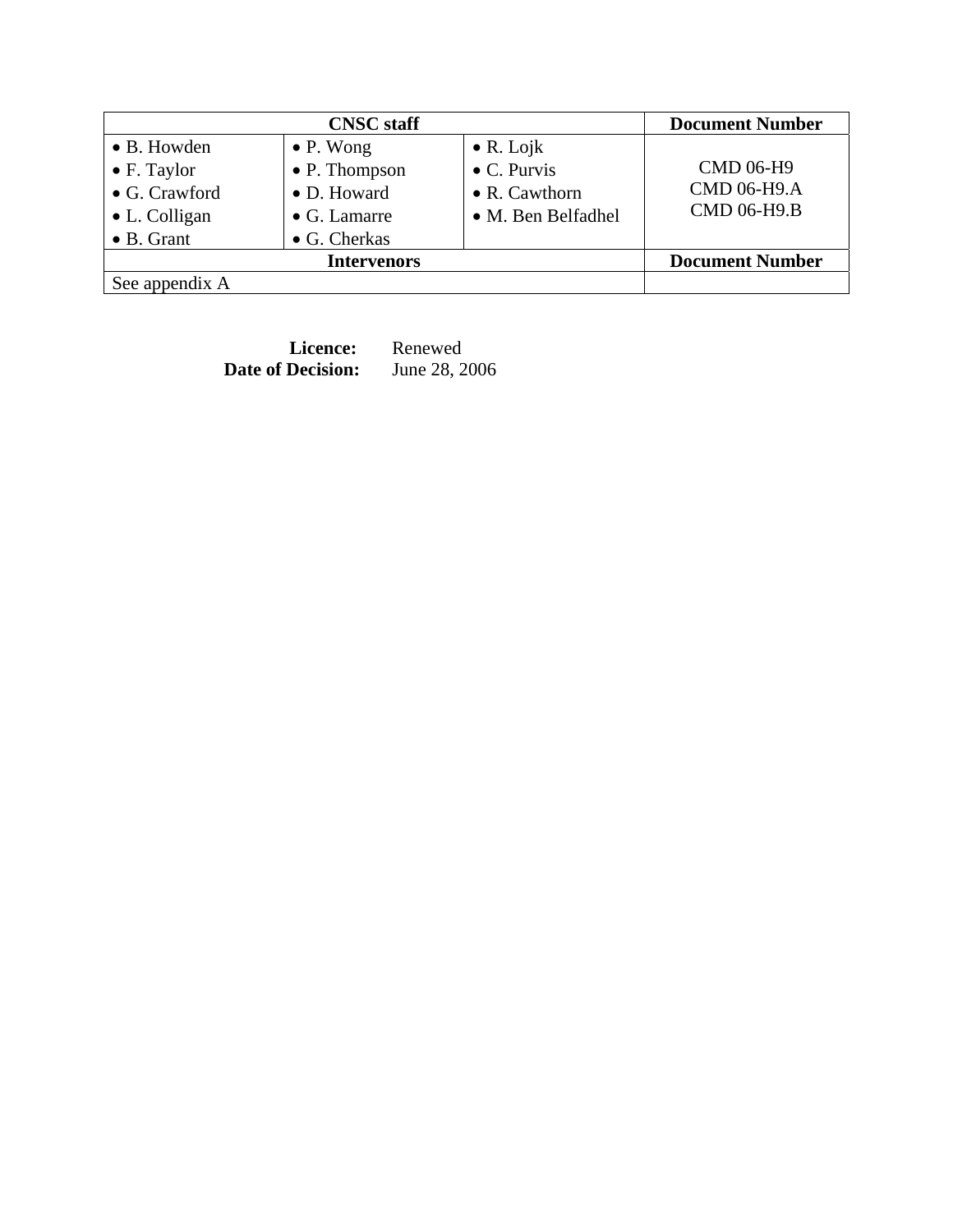# **Table of Contents**

| <b>Decision</b>   |  |
|-------------------|--|
|                   |  |
|                   |  |
|                   |  |
|                   |  |
|                   |  |
|                   |  |
|                   |  |
|                   |  |
|                   |  |
|                   |  |
|                   |  |
|                   |  |
|                   |  |
|                   |  |
|                   |  |
|                   |  |
|                   |  |
|                   |  |
|                   |  |
|                   |  |
|                   |  |
|                   |  |
|                   |  |
|                   |  |
|                   |  |
|                   |  |
|                   |  |
|                   |  |
|                   |  |
| <b>Conclusion</b> |  |
|                   |  |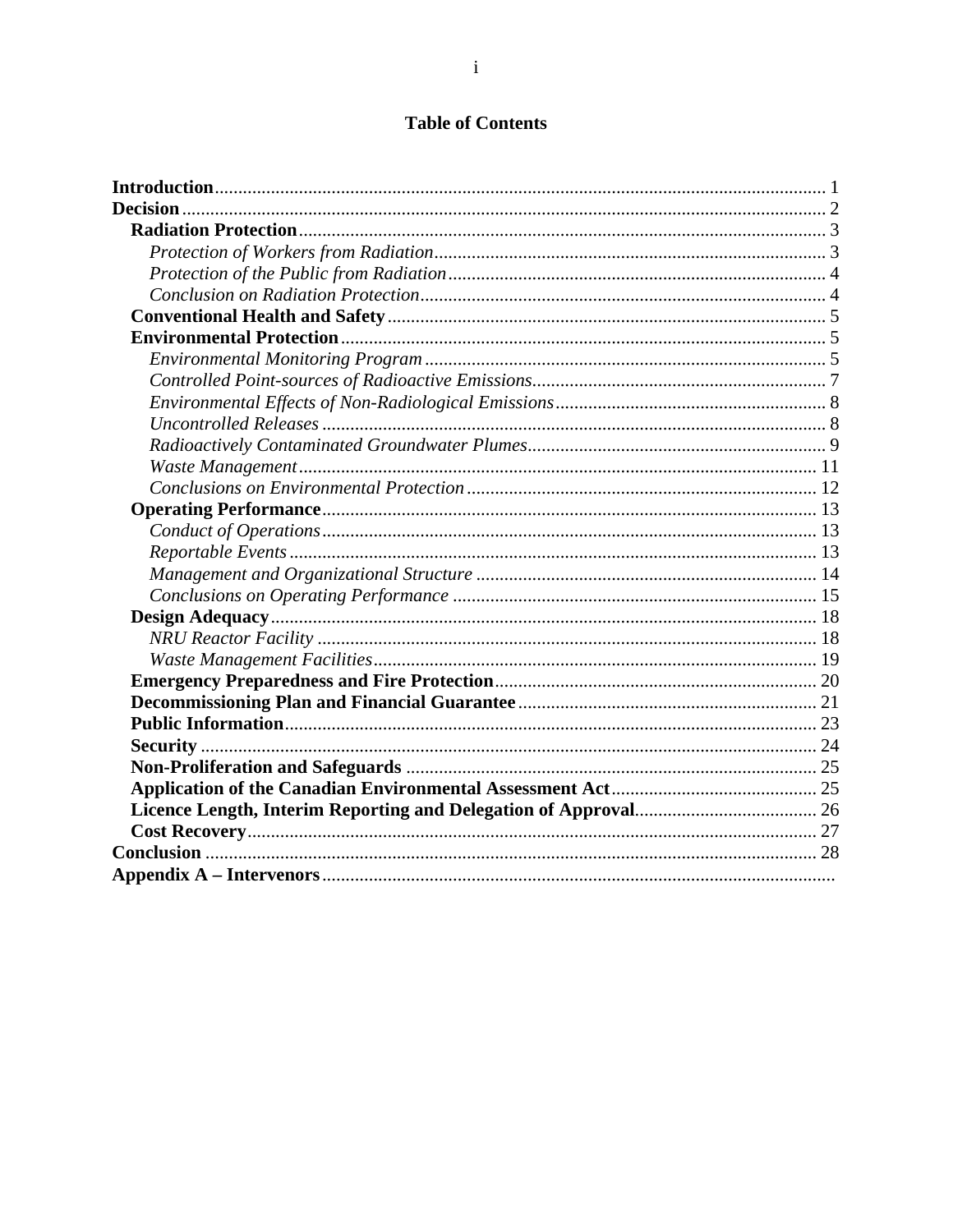## **Introduction**

- 1. Atomic Energy of Canada Limited (AECL) has applied to the Canadian Nuclear Safety  $Commission (CNSC<sup>1</sup>)$  for the renewal of the Nuclear Research and Test Establishment Operating Licence for the Chalk River Laboratories for a period of 63 months. The current operating licence NRTEOL-01.04/2006 expires on July 31, 2006.
- 2. The Chalk River Laboratories (CRL) is a nuclear research and test establishment located on the south shore of the Ottawa River near Chalk River, Ontario. The site is comprised of a number of nuclear and non-nuclear facilities and activities. The main nuclear facilities include: the NRU (Nuclear Research Universal) Reactor (currently used for research purposes and radioisotope production); shielded facilities (Universal Cells, Fuels and Materials Cells); the Molybdenum-99 Production Facility; Nuclear Fuel Fabrication Facilities; and several radioactive waste management areas and facilities. The CRL site also includes a number of operating facilities that are currently shutdown.
- 3. The Dedicated Isotope Facilities (DIF) which include the MAPLE reactors and the New Processing Facility (NPF) are licensed separately from those of the CRL site. The DIF operating licences were renewed for a two-year period, following public hearings held on August 18 and October 18, 2005.

#### Issue

- 4. In considering the application, the Commission was required to decide, pursuant to subsection 24(4) of the *Nuclear Safety and Control Act*<sup>2</sup>:
	- a) if AECL is qualified to carry on the activity that the licence would authorize; and
	- b) if, in carrying on that activity, AECL would make adequate provision for the protection of the environment, the health and safety of persons and the maintenance of national security and measures required to implement international obligations to which Canada has agreed.

#### Public Hearing

5. The Commission, in making its decision, considered information presented for a public hearing held on April 26, 2006 and June 28, 2006 in Ottawa, Ontario. The public hearing was conducted in accordance with the *Canadian Nuclear Safety Commission* 

 $\overline{a}$ 

<sup>&</sup>lt;sup>1</sup> In this *Record of Proceedings*, the *Canadian Nuclear Safety Commission* is referred to as the "CNSC" when referring to the organization and its staff in general, and as the "Commission" when referring to the tribunal component.

 $2$  S.C. 1997, c. 9.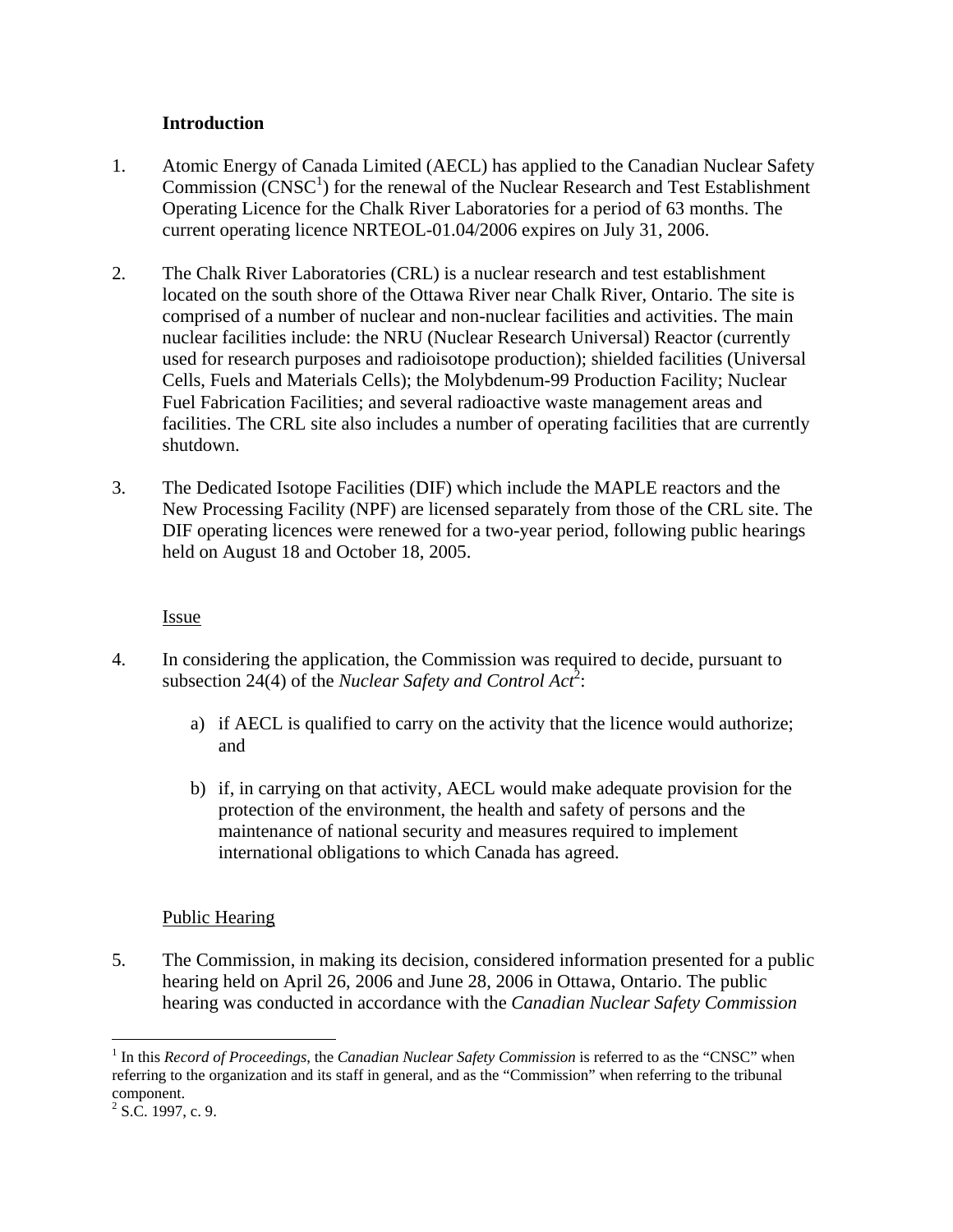Rules of Procedure<sup>3</sup>. During the public hearing, the Commission received written submissions and heard oral presentations from CNSC staff (CMD 06-H9, CMD 06 H9.A and CMD 06-H9.B) and AECL (CMD 06-H9.1, CMD 06-H9.1A, CMD 06 H9.1B, CMD 06-H9.1C, CMD 06-H9.1D, CMD 06-H9.1E, CMD 06-H9.1F, CMD 06 H9.1G and CMD 06-H9.1H). The Commission also considered oral and written submissions from 37 intervenors (see Appendix A for a detailed list of interventions).

# **Decision**

6. Based on its consideration of the matter, as described in more detail in the following sections of this *Record of Proceedings*, the Commission concludes that AECL is qualified to carry on the activity that the licence will authorize. The Commission is satisfied that AECL, in carrying on that activity, will make adequate provision for the protection of the environment, the health and safety of persons and the maintenance of national security and measures required to implement international obligations to which Canada has agreed. Therefore,

the Commission, pursuant to section 24 of the *Nuclear Safety and Control Act*, issues Nuclear Research and Test Establishment Operating Licence NRTEOL-01.00/2011 to Atomic Energy of Canada Limited, Mississauga, Ontario, for the Chalk River Laboratories. The licence is valid from August 1, 2006 to October 31, 2011.

- 7. The Commission includes in the licence the conditions recommended by CNSC staff, as set out in the draft licence attached to CMD 06-H9.B. However, the Commission does not delegate the authority to staff to make approvals as proposed in Table 8.1 of CMD 06-H9.B; rather the Commission requests that delegations of authority to staff be exercised on a case-by-case basis as subject matters arise.
- 8. The Commission requests CNSC staff to present a status report to the Commission on the performance of the facility during the first half of the licence term. The status report is to be presented at a public proceeding of the Commission as soon as practical following the receipt of the report at the mid-point of the licence term (approximately May 2009).

# **Issues and Commission Findings**

9. In making its licensing decision under section 24 of the *Nuclear Safety and Control Act*, the Commission considered a number of matters relating to AECL's qualifications to carry out the proposed activities, and the adequacy of the proposed measures for

 $\frac{1}{3}$  $3$  SOR/2000-211.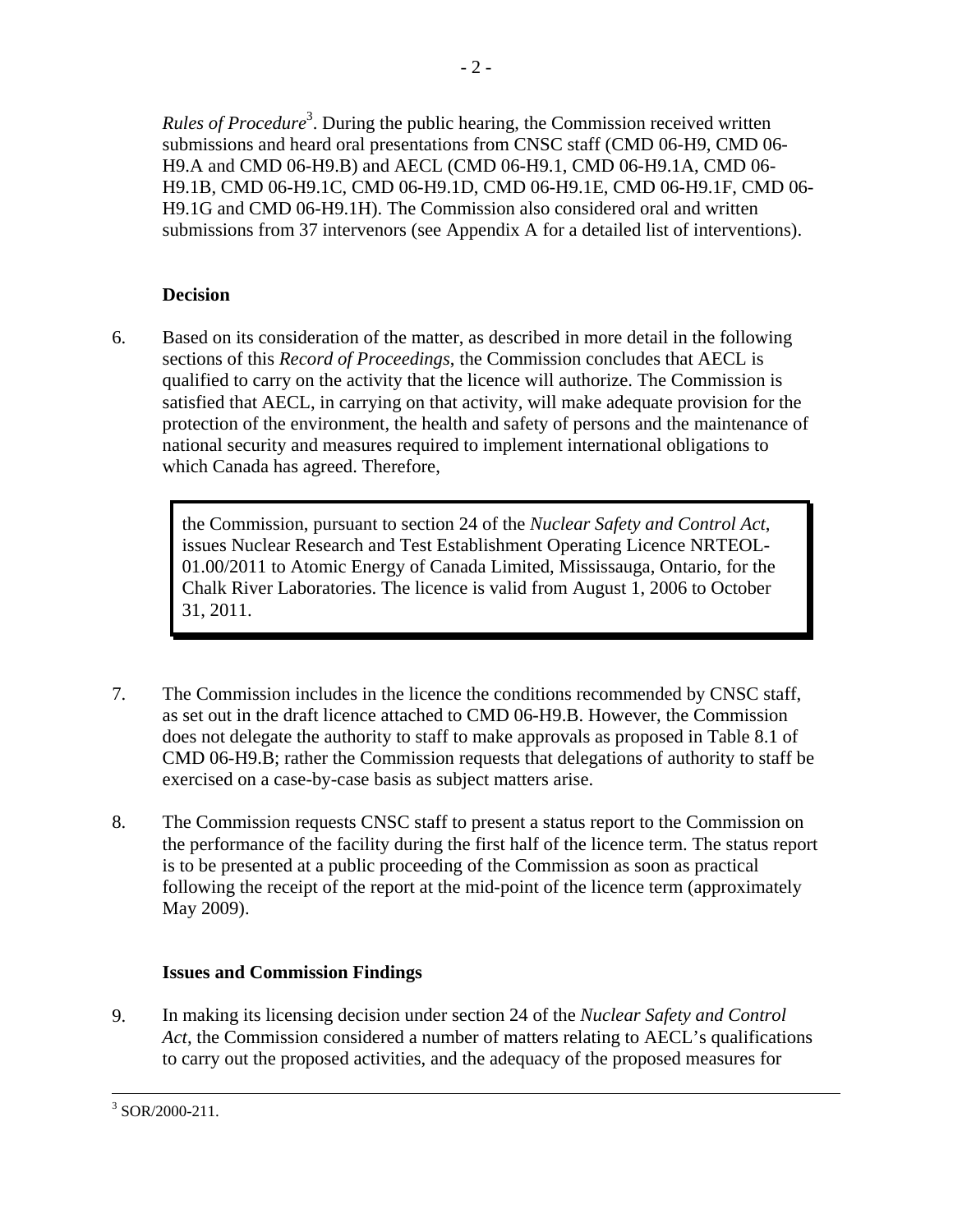protecting the environment, the health and safety of persons, national security and international obligations to which Canada has agreed. The Commission's findings on these issues are summarized in this section.

10. The Commission notes that many of the issues examined are interdependent. For example, determining the adequacy of performance in a specific safety area often requires an examination of the licensee's past and current performance in that area, together with the relevant aspects of performance assurance and design adequacy that will affect future performance. As such, the findings of the Commission presented below are based on the Commission's consideration of all of the information and submissions available for reference on the record for the hearing.

# **Radiation Protection**

11. As part of its evaluation of the adequacy of provisions for protecting the health and safety of persons, the Commission considered the past performance and future plans of AECL in the area of radiation protection.

# *Protection of Workers from Radiation*

- 12. AECL stated that it fulfils its regulatory requirements, pursuant to the *Radiation*  Protection Regulations<sup>4</sup>, through the development and implementation of its Radiation Protection Program. AECL noted the continuous improvements made since 1993 to ensure that it incorporates the latest standards and international recommendations into its program while continuing to meet regulatory requirements. In this respect, AECL has implemented a formal ALARA (as low as reasonably achievable) Program, benchmarked with industry best practices and made improvements to its Radiation Protection Training Program. Improvements were also made in the area of dosimetry and in the installation of additional monitors in several facilities at the CRL site.
- 13. As an indication of the improvements made in the area of radiation protection, AECL reported that the average whole-body doses to workers have decreased by approximately 50% since 1993 and that the number of employees who have received a dose in excess of 20 millisievert (mSv) was reduced to 49 in 2005, compared to 106 in 1996. Overall, AECL reported that there was no regulatory dose exceedance during the licensed period. However, AECL reported that three unplanned events in 2004 resulted in exposures exceeding the dose action level, as set by AECL.
- 14. CNSC staff stated that the CRL Radiation Protection Program, and its implementation, meets regulatory requirements. CNSC staff also stated that the ALARA Program implemented for the CRL site is acceptable. Furthermore, all items identified in a comprehensive audit performed by CNSC staff in 2002 are now closed. CNSC staff reported that doses to *Nuclear Energy Workers* during the current licensing period

<sup>&</sup>lt;u>.</u> 4 SOR/2000-203.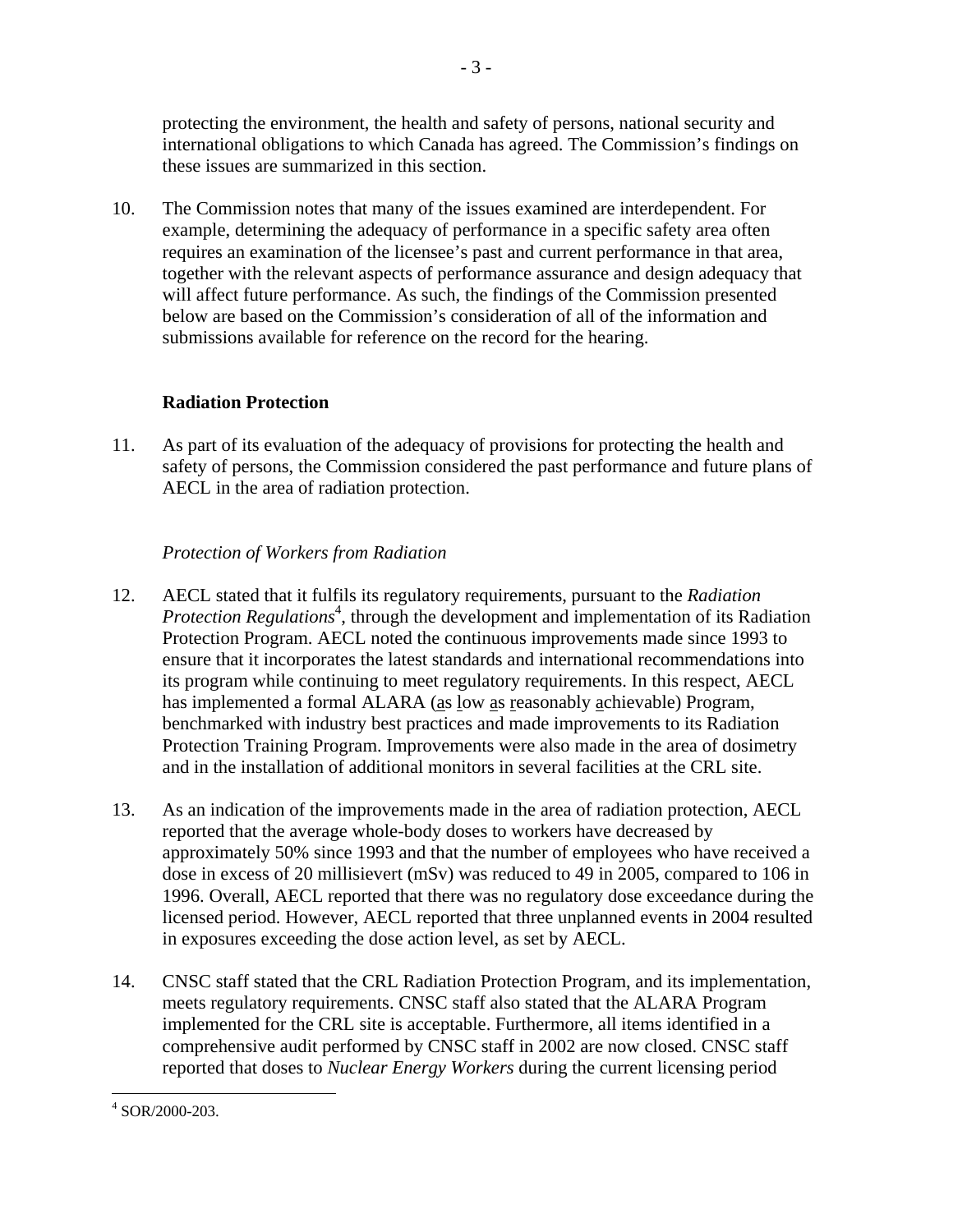remained well below regulatory limit and within the range observed in the last five years.

- 15. The Commission asked if the relatively higher effective whole-body doses reported for the NRU maintenance personnel were consistently received by the same workers and, if this was the case, sought information on what was being done to prevent excessive accumulation over the years. In response, AECL stated that the NRU has a dedicated maintenance crew, and thus it would in effect be most of the same workers receiving these higher doses. Although the doses remain below regulatory requirements, AECL noted that it was pursuing its efforts in this area to improve its practices in dose control to protect its workers.
- 16. The Canadian Nuclear Workers Council (representing several of the unions present at CRL) noted its support of the CRL Radiation Protection Program and attested to the on-going improvements currently occurring at the site in the area of safety culture and in workers awareness of safety programs.
- 17. The National Research Council, in its intervention, stated that its employees who work at the CRL site are required to follow the same radiation protection training and to practice the same radiation protection procedures as AECL staff.

# *Protection of the Public from Radiation*

- 18. AECL noted that the results of effluents and radioactivity monitoring in the environment at and surrounding the CRL site confirm that radiation doses to the public are below regulatory limits and below typical background radioactivity for this area.
- 19. CNSC staff explained that the controlled and uncontrolled releases from the CRL site contribute to the radiation dose received by the local population. In this respect, CNSC staff reported that the doses to critical groups remain well below the regulatory limit of 1 mSv/yr or 1000 microsievert per year (1000 µSv/yr) and within the range observed in last five years. CNSC staff noted that it has proposed a licence condition requiring the review and, if necessary, the revision of AECL's document that describes the method used to calculate the dose to the public.

# *Conclusion on Radiation Protection*

20. Based on the information provided, the Commission concludes that AECL has made, and will continue to make, adequate provision for the protection of workers and the public from the effects of radiation from CRL. For further discussions of the Commission's findings in related areas, see the sections on Environmental Protection and Safety Culture.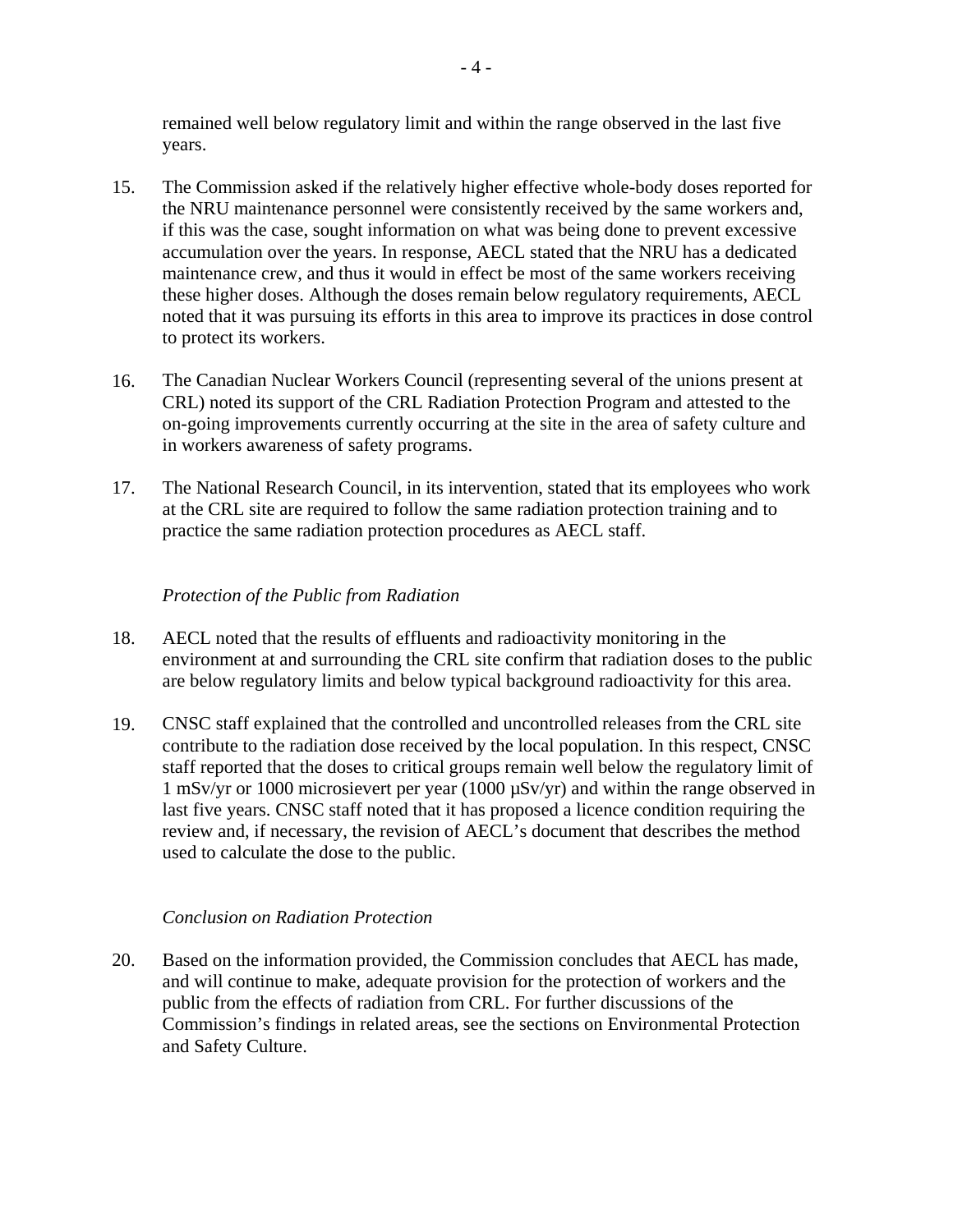## **Conventional Health and Safety**

- 21. With respect to the protection of persons from non-radiological hazards, AECL stated that the activities and operations at the CRL site comply with all applicable federal and provincial health and safety requirements. These include, in addition to the NSCA, the *Canada Labour Code Part II*, *Canada Occupational Health and Safety Regulations*, *Hazardous Products Act*, *Controlled Products Regulations*, and *Workplace Hazardous Materials Information System (WHMIS) Regulations*. AECL reported that lost time accidents are decreasing and that there has been a consistent improving trend in this area as a result of AECL staff, union and management efforts towards continuous improvement.
- 22. CNSC staff reported that the CRL Occupational Health and Safety Program, and its implementation, meets expectations. CNSC staff noted that progressive improvements in lost-time incidents demonstrate the successful implementation of the program. CNSC staff noted that AECL delivers safety-related training courses, in areas such as Work Permit System, WHMIS and Safety Management Systems. CNSC staff further noted that the accident frequency and severity at the CRL site is below industry average, with an all-time low reported in 2005 of 0.42 recordable lost-time injuries per 200,000 person-hours and 2.5 work days lost as a result.
- 23. The Canadian Nuclear Workers Council, in its intervention, attested to the effectiveness of the active joint *Safety and Health Committee* at CRL. The intervenor noted that workers understand and exercise their health and safety rights under the legislation thus contributing to a healthy workplace.
- 24. Based on this information, the Commission is satisfied that AECL has made, and will continue to make, adequate provisions for the protection of workers from conventional hazards at CRL.

#### **Environmental Protection**

25. To determine whether AECL will make adequate provisions to protect the environment while carrying out the proposed activities at the CRL, the Commission considered the potential for the facility operations to adversely affect the environment.

#### *Environmental Monitoring Program*

26. CNSC staff stated that the Environmental Protection Program at CRL meets requirements, but its implementation, although well established, is not yet complete for all facilities at the site. In this regard, CNSC staff proposed a licence condition so that AECL would be required to implement an environmental monitoring program that is comprehensive for the whole CRL site and that includes a site-wide groundwater monitoring program.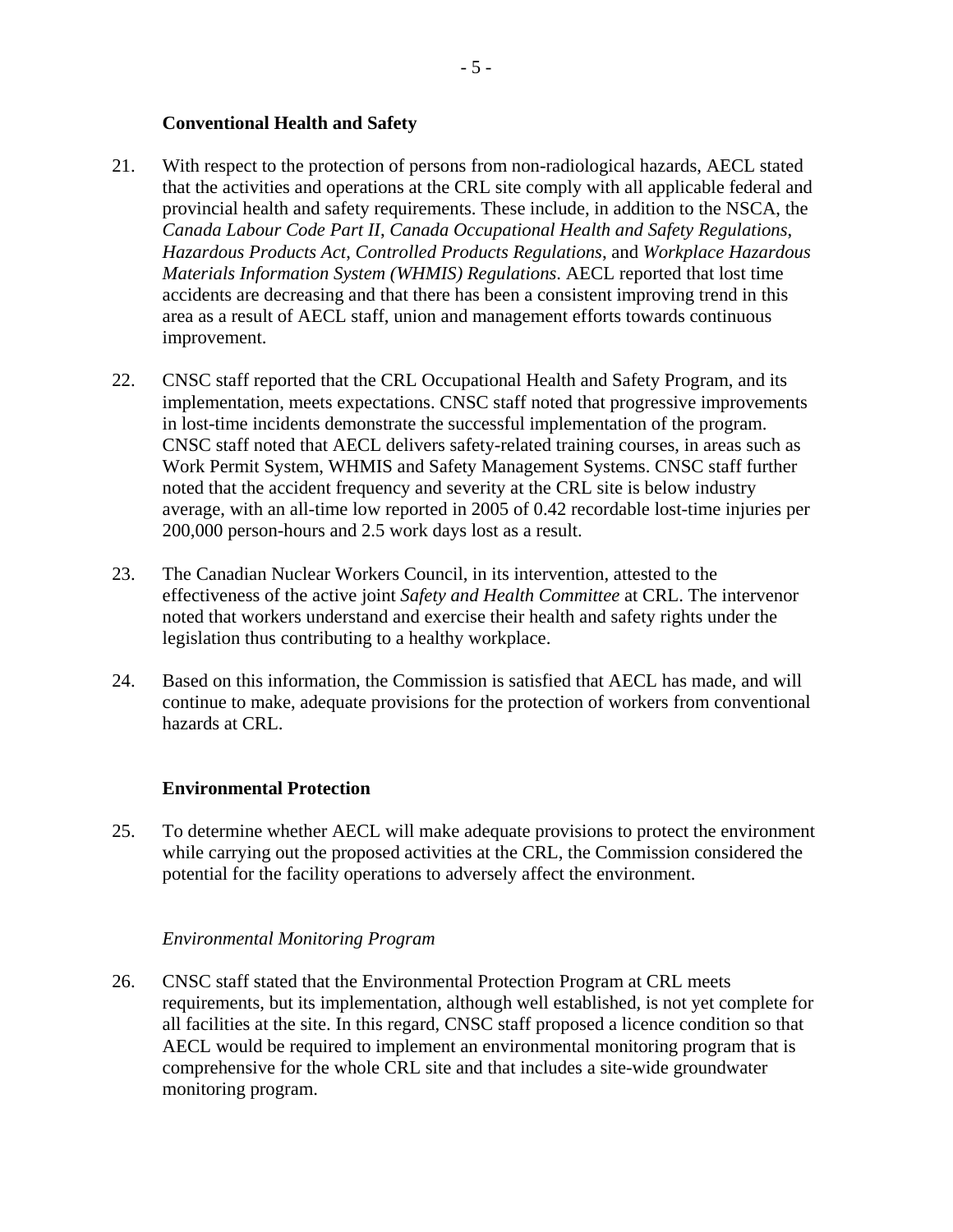- 27. CNSC staff noted that AECL's groundwater monitoring program is adequate to monitor the concentration changes and releases from the various areas and facilities being monitored. In November 2005, CNSC staff initiated a comprehensive and ongoing review to further assess the adequacy of the program. The main objectives of the review were to verify that all existing and potential groundwater contaminant sources have been adequately identified and characterized, assess the adequacy of current monitoring programs and ensure that adequate remedial actions are being developed and implemented. CNSC staff concluded that there seemed to be a lack of consistency in the methods and approaches that were being used for the collection, interpretation and reporting of the data. CNSC staff also noted that the regulatory approach to environmental monitoring had changed since the groundwater program was initially accepted in a matter that now required the licensee to have an auditable program, including quality assurance and quality control measures, to ensure that what is being reported is accurate and reliable. Thus, CNSC staff recommended that current groundwater monitoring activities be grouped under a consistent site-wide groundwater monitoring program and that the program be redesigned as appropriate to ensure it adheres to AECL's quality assurance principles.
- 28. AECL reported that it had obtained certification under the Environmental Management System Standard ISO 14001:2004. CNSC staff acknowledged that the current CRL Environmental Protection Program met the ISO standard and proposed a licence condition that would require AECL to ensure that the program also conforms to the recently issued CNSC Regulatory Standard S-296, *Environmental Protection Policies, Programs and Procedures at Class I Nuclear Facilities and Uranium Mines and Mills*.
- 29. CNSC staff reported on a number of site inspections conducted during the licensed period. Overall, CNSC staff noted the need to reinforce and clarify certain requirements; as a result, relevant action items are being addressed in the NRU and Site Compliance Programs. With respect to the environmental assessment follow-up program for the continued operation of the NRU reactor, CNSC staff noted that the control systems identified in the screening report are in place and are effective.
- 30. The Commission questioned the adequacy of the current practice of monitoring wells to understand the progression of the plumes over time. In this regard, the Commission asked if alternate monitoring methods had been considered. AECL noted that it had consulted hydrogeologists in establishing the current monitoring program and expressed the view that the practice provides a systematic measurement of the level of contamination. AECL pointed out that, in addition to monitoring wells, the surface water body where the groundwater expresses itself is also monitored.
- 31. In this respect, CNSC staff further noted that a redesign of AECL's Groundwater Monitoring Program may be needed in order to meet regulatory requirements. AECL stated that it was in agreement with the objectives laid out by CNSC staff in the proposed licence.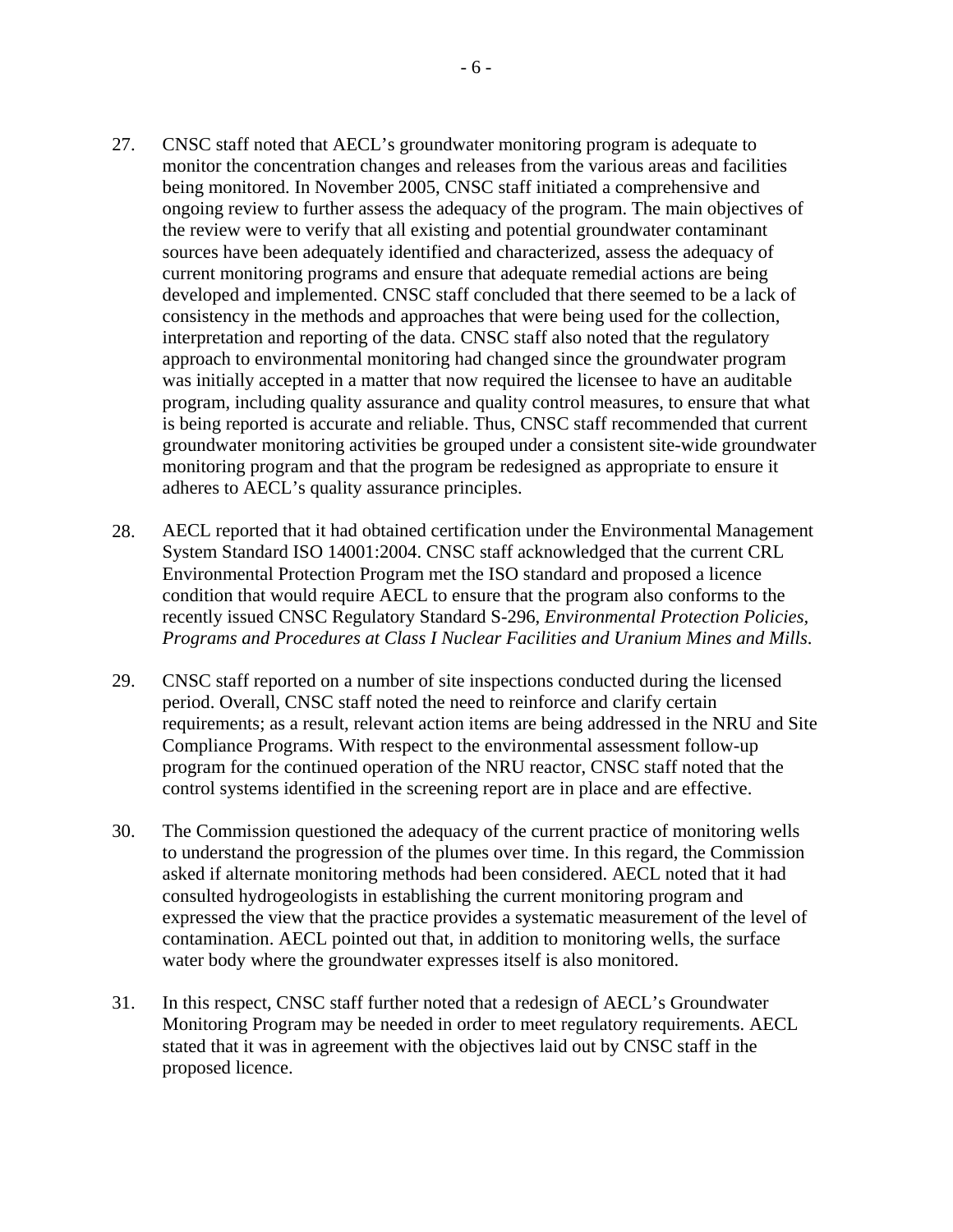#### *Controlled Point-sources of Radioactive Emissions*

- 32. With respect to environmental releases during the current licence period, AECL stated that its own environmental monitoring and release measurements, supported by independent measurements, confirm that the impact on the environment of operating the CRL is low and well within regulatory limits. In support of this submission, AECL reported that the 2005 average airborne release of 11.2% of the allowable derived release limit (DRL) is consistent with past years, the large majority of which is the result of Argon-41 emissions from the NRU and DIF. Similarly, all radioactive liquid emissions have been very small fraction of the respective DRLs, representing on average 0.26% of the DRL. Releases of radioactivity in groundwater represented about 0.50% of total liquid emissions.
- 33. CNSC staff stated that it was satisfied with the overall management of controlled releases at the CRL site, noting that the liquid releases are not expected to be harmful to the environment. CNSC staff concurred with AECL's statement that the radioactive emissions resulting from the operations of the CRL have remained below regulatory limits and below 1% of the DRL.
- 34. CNSC staff proposed a licence condition with respect to the monitoring of Argon-41, given that this is a substantial ongoing release that accounts for 90% of the site releases and contributes to the majority of the dose received by the critical groups. In this regard, AECL would be required to install a real-time sampling and monitoring system on the main stack in order to verify the release measurements.
- 35. The Ottawa Riverkeeper expressed concern over the impact the discharges from the process sewer may have on the Ottawa River. The Commission sought the position of CNSC staff on this matter. In response, CNSC staff noted that the relevant studies carried out over the years, including an Environment Canada investigation and AECL's Ecological Effects Review, have indicated that in terms of impacts on human health, the levels of contaminants are not posing a health risk and are well below the Canadian drinking water guidelines<sup>5</sup> set by Health Canada. CNSC staff is satisfied with AECL's plans for remediation and mitigation in this area but notes that immediate action is not necessary because there is limited risk. AECL stated that it would continue to look at various approaches to further decrease releases to the environment as part of its overall commitment to the protection of the environment, health and safety of the public.
- 36. Although recognizing that releases remained below regulatory limits during the licence period, the Commission, in consideration of legislative and regulatory requirements and the ALARA principle, sought further information on AECL's effort to further reduce its emissions. With respect to the argon emissions, AECL noted that it had performed an ALARA review and the resulting recommendations were implemented in

 $\overline{a}$ 

<sup>&</sup>lt;sup>5</sup> Guidelines for Canadian Drinking Water Quality - Summary Table, Prepared by the Federal-Provincial-Territorial Committee on Drinking Water of the Federal-Provincial-Territorial Committee on Health and the Environment, dated March 2006.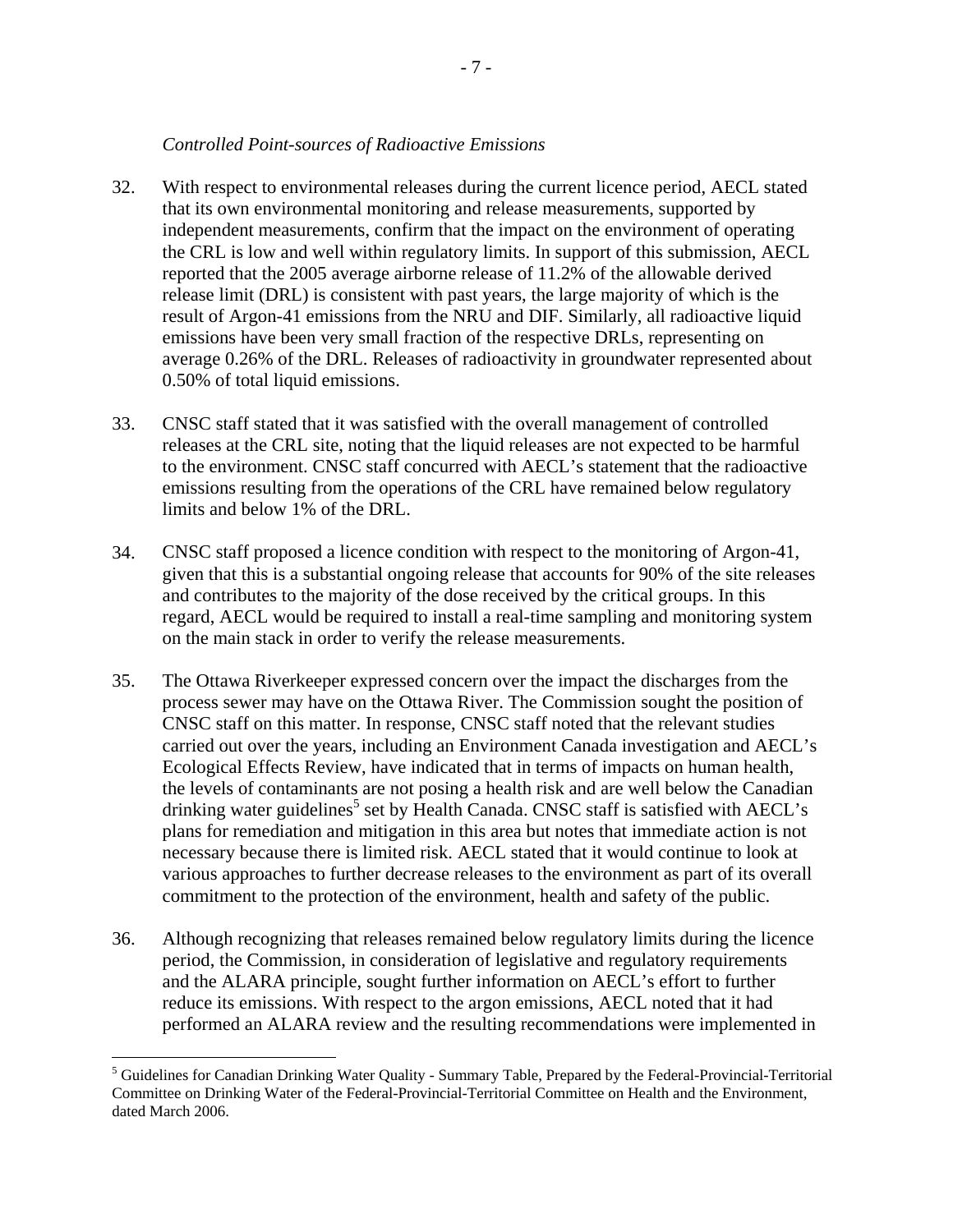the short-term while longer-term options were still being evaluated, taking into account their technical and economical feasibility. In general, AECL stated that it continues to look at options to further reduce emissions overall as a result of the operations of the CRL facilities.

37. Based on this information, the Commission is satisfied that the controlled point-source releases of radioactive substances to the environment are being adequately monitored and that the emissions and effluents have been, and continue to be, within the limits set out in the site licence.

## *Environmental Effects of Non-Radiological Emissions*

- 38. With respect to the releases of hazardous substances, CNSC staff noted that controls are in place and provide reasonable protection to the environment against airborne emissions including  $CO$ ,  $CO_2$ ,  $NO_x$ , and  $SO_2$ , as well as liquid effluents. CNSC staff is satisfied with the continuing reduction of mercury discharges but recommended, as a proposed licence condition, that a mercury mass balance be performed on the Molybdenum-99 Production Facility, as the largest user of mercury on the CRL site.
- 39. With respect to the carbon monoxide and carbon dioxide emissions, AECL noted that numerous initiatives had been taken over the years to reduce the emissions that are currently comparable with industry average.
- 40. Based on this information, the Commission is satisfied that AECL is in compliance with respect to the release of non-radiological contaminants from the CRL site and that those emissions and effluents are being adequately monitored.

# *Uncontrolled Releases*

- 41. CNSC staff expressed concern with AECL's management of uncontrolled releases of radionuclides and hazardous substances to the environment. CNSC staff noted that uncontrolled releases, largely resulting from the waste management areas and the NRU reactor bay, are difficult to estimate and may in fact be larger than the controlled releases. Thus, CNSC staff is recommending that AECL report controlled and uncontrolled releases separately so that a clear understanding of the size of the release components can be made. CNSC staff pointed out, however, that the Ecological Effects Review report concluded that the uncontrolled contaminant releases are not harmful to the environment.
- 42. The Commission sought further clarification with respect to the uncontrolled releases of tritium and specifically on the timelines being established to remedy the situation. CNSC staff, with the concurrence of AECL, explained that there is a need for a better understanding of the source term in order to monitor the situation; this includes addressing both legacy issues and current operations. AECL stated that it is currently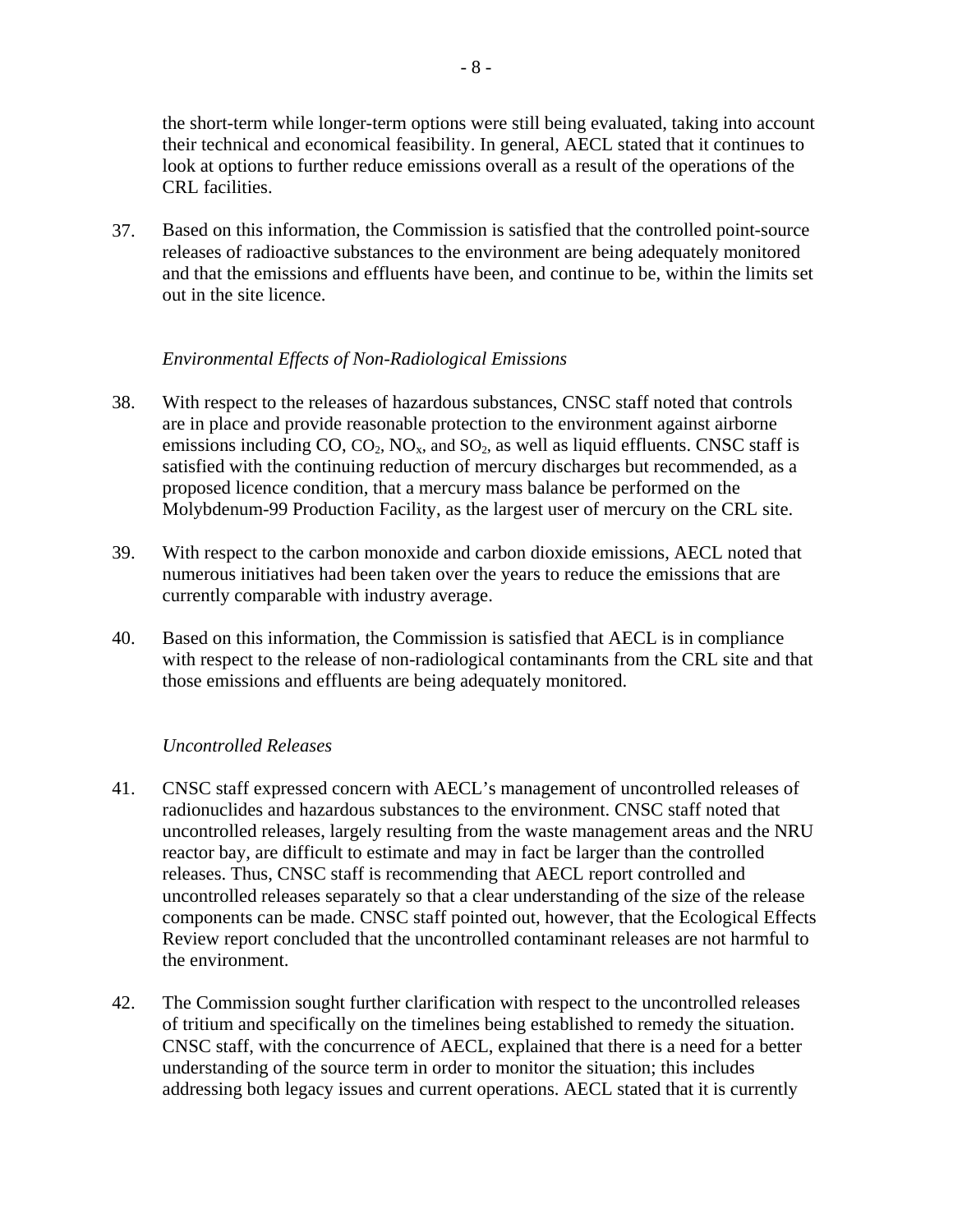focusing on treating the contaminated groundwater. AECL has not yet established timelines to address the issue considering that the situation is complex and that the ALARA principle must be taken into account for these low emission levels that have minimal impact on the environment. CNSC staff also attested that the discharges do not cause significant effects on the environment and is confident that AECL is taking the appropriate approach towards mitigation and remediation.

- 43. Intervenors expressed their view that the uncontrolled releases are unacceptable as they are contributing an excessive amount of tritium, and perhaps other contaminants, to the Ottawa River. Sierra Club of Canada further proposed that the CRL site licence should not be renewed until the source of the leak at the NRU rod bays is found and fixed and that there is commitment from AECL to fix all other leaks at the site.
- 44. The Commission also expressed concern over the reported leak rate from the NRU rod bays. The Commission sought assurances that the overall impact offsite remained acceptable and that efforts were being made to address the issue. In response, AECL noted that it has a systematic plan in place to isolate the source of the leak once it has been identified. However, AECL has not been able to locate the source, and thus it has not yet established a timeline to remediate the situation.
- 45. With respect to the impact on the environment, AECL noted that the plume associated with the NRU bays is currently impinging on the Ottawa River. On Day-Two of the hearing, AECL pointed out that a number of other radioactive contaminants are likely to have accompanied the tritium into the ground at the point(s) of leakage from the NRU bays. However, due to the chemical characteristics of the contaminants other than tritium, AECL explained that the contaminants are unlikely to have moved more than a few metres from the point(s) of release from the NRU bays to the ground. Thus, radioactive contaminants (other than tritium) from the NRU bays are not being released into the Ottawa River. CNSC staff noted that concentrations of tritium at the point at which the process sewer releases into the Ottawa River remain constant at approximately 4 becquerels per litre which is well below the 7,000 becquerels per litre for the Canadian drinking water guidelines.

#### *Radioactively Contaminated Groundwater Plumes*

- 46. AECL provided a brief description of the plumes and their locations on the CRL site. AECL reported on the five on-going monitoring programs in place, noting that it has submitted an action plan to the CNSC to further address the issues with respect to groundwater contamination.
- 47. CNSC staff noted that AECL's groundwater monitoring is extensive but lacks consistency in both methodology and approaches for the collection, interpretation and reporting of data. In this respect, CNSC staff reiterated the need for a site-wide environmental monitoring program, as discussed in paragraph 26.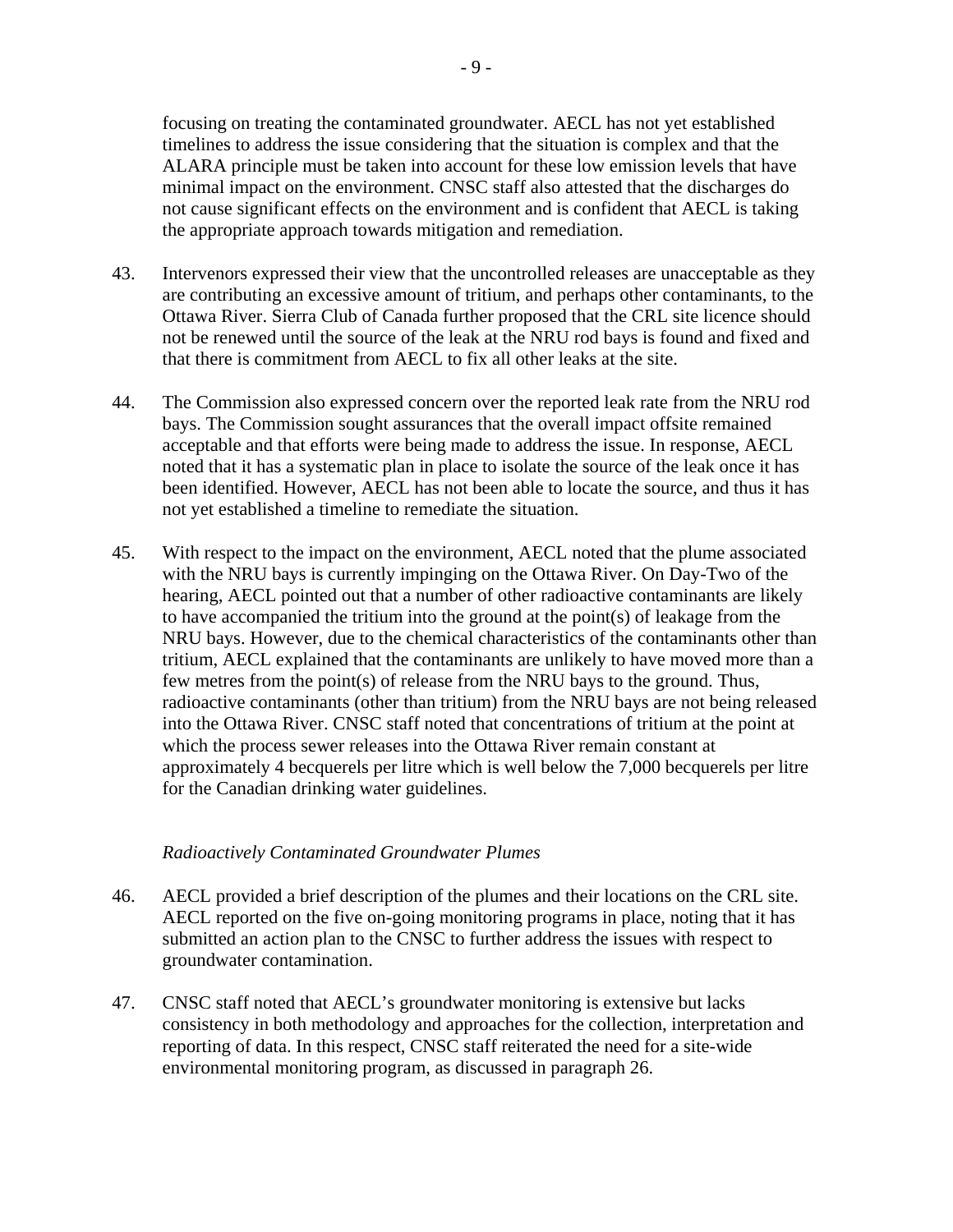- 48. Several intervenors, including Ottawa Riverkeeper, Sierra Club of Canada and Concerned Citizens of Renfrew County, expressed their concern with the groundwater plumes resulting in significant potential contamination of the Ottawa River. The intervenors questioned AECL's mitigation strategies to address this issue.
- 49. In response to the intervenors' concern and at the request of the Commission, AECL stated that, considering it has been characterizing the plumes for a number of years now, it felt it was in a good position to address a proposed licence condition dealing with this issue. This condition includes requirements to characterize the plumes, assess the resulting environmental impacts, and implement remediation and reduction activities, as appropriate. In this regard, AECL noted certain improvement activities it has undertaken or plans to undertake, including the implementation of a groundwater monitoring program, the removal of source terms such as the glass blocks and the drainage of the NRX bays, and the construction of groundwater treatment facilities to extract or significantly reduce the radionuclides from the water before its release.
- 50. CNSC staff noted that AECL's strategy for managing the various plumes, as outlined in the Comprehensive Preliminary Decommissioning Plan (CPDP), is based on a continuous long-term monitoring approach designed to confirm that the plumes are evolving as expected and that associated impacts remain acceptable. The intent is to develop and implement remediation actions on an as-needed basis. CNSC staff noted that this risk-informed approach is appropriate.
- 51. Although concerned with the contaminated groundwater plumes, the Commission is satisfied that AECL is taking appropriate measures to contain and control the environmental impacts until the task of remediation of the sources of the contamination and affected areas can be planned and carried out.
- 52. As acknowledged in past licensing decisions, the Commission recognizes the complexity of the current operations at the CRL site along with the added issues related to the legacy waste. As noted in the Record of Proceeding, including Reasons for Decision following the 2003 hearing on the CRL licence renewal: "The Commission recognizes that the history of CRL has been long – longer than any other nuclear facility in Canada - and that there has been a dramatic evolution of environmental standards during that history. The Commission requires that any locations adversely affected by such past practices be managed appropriately until they can be remediated, replaced or permanently decommissioned so that they do not pose an unreasonable risk to the environment, the health and safety of persons or national security in the interim."<sup>6</sup> In this respect, the Commission is satisfied that the programs in place, when considered in conjunction with AECL's plans to address the issues identified by CNSC staff, are adequate for the protection of the environment and the public.

 6 See Record of Proceedings, including Reasons for Decision, on the matter of the *Application for the renewal of the Chalk River Laboratories Nuclear Research and Test Establishment Operating licence*, dated May 27, 2003.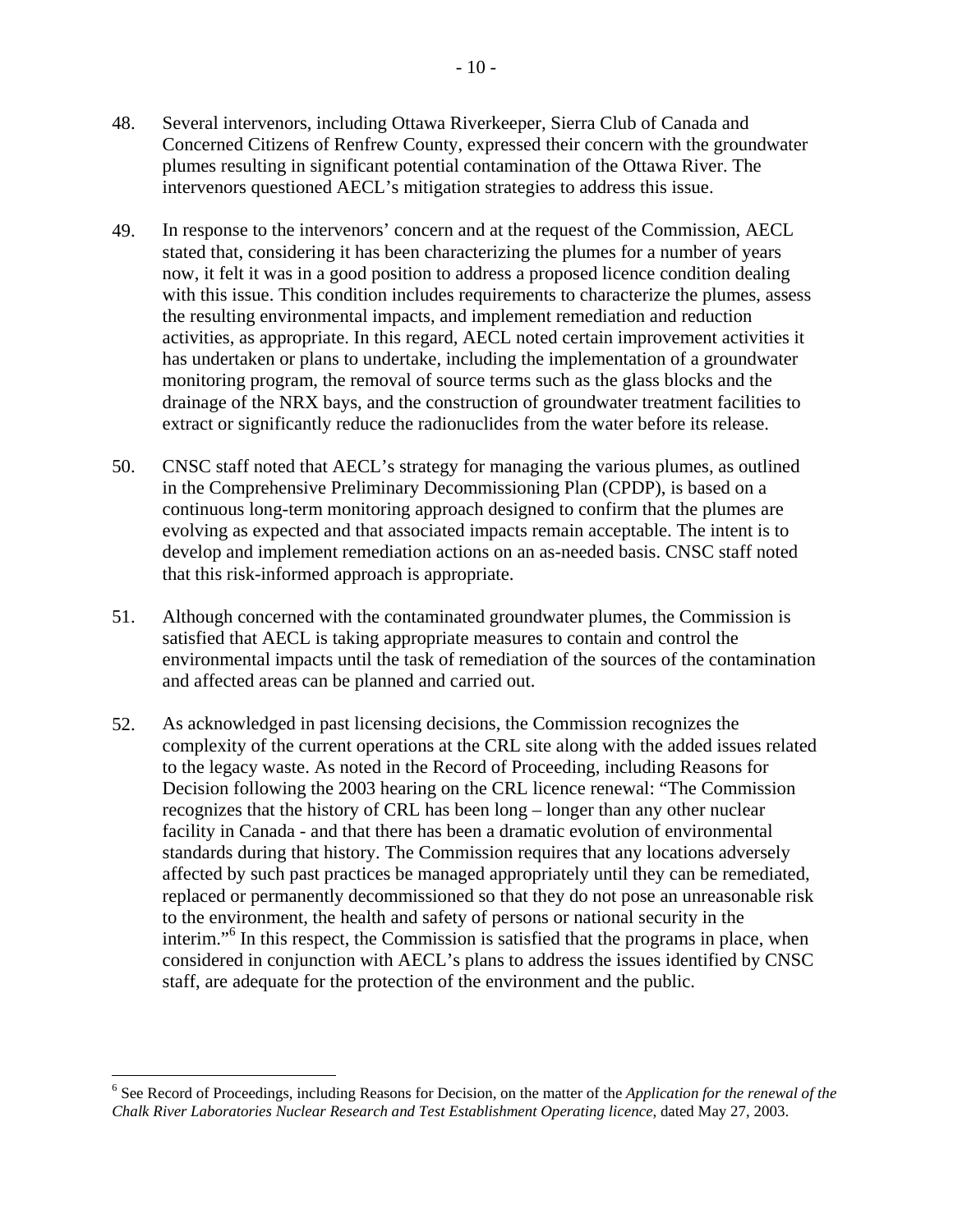#### *Waste Management*

- 53. AECL provided information on its 10-year waste management plan. AECL noted that a waste storage space assessment indicates there is sufficient waste storage for the next six to seven years. AECL explained that waste being sent to the Waste Management Areas (WMAs) is expected to decrease as a result of the Waste Analysis Facility aiding in the development of a "likely clean" program. AECL also provided information on the several projects planned or underway, which includes the construction of additional storage facilities and upgrades to existing treatment facilities.
- 54. With respect to the liquid radioactive waste, CNSC staff stated that this waste would continue to be adequately managed.
- 55. With respect to the leakage of contaminants from the existing liquid waste storage tanks, the Commission sought further information on the status of AECL's plan to address this legacy issue. In response, AECL noted that although it has an active program in this area, it has needed to establish its project priorities on a risk-informed basis. However, AECL noted that following the environmental assessment for the proposed Liquid Waste Storage Facility<sup>7</sup> project, it anticipates that the storage tanks will be emptied within the next six years and replaced with a facility that meets modern standards. In conclusion, AECL noted that it would not be generating liquid wastes in the future, as a result of significantly altering the way it will now deal with liquids at the CRL site.
- 56. CNSC staff noted AECL's plans to construct storage facilities to address the continuing increase of solid radioactive waste at the CRL site. However, CNSC staff expressed its concern that there were no contingencies beyond the year 2010 for the continued safe storage of solid radioactive waste.
- 57. The Commission asked AECL for further details on whether there was sufficient storage capacity to handle the waste at the CRL site. AECL responded that it had systematically looked at the waste generation and existing and planned capacity at the site and concluded that there is sufficient space for the proposed licence period. AECL also described the proposed Shielded Modular Above Ground Storage (SMAGS) buildings<sup>8</sup> that would provide an additional 20 years of storage for low- and intermediate-level waste. Furthermore, AECL noted that it had done a conservative analysis of the situation and did not credit certain practices, such as processing, incinerating and compacting waste, that would assist in decreasing the volume of waste to be ultimately stored. Further discussion in this regard is found in paragraphs 105 to 111.

 $\overline{a}$ 7 See Record of Proceedings, including Reasons for Decision, on the matter of the *Screening Environmental Assessment for the Liquid Waste Storage Facility Project at Chalk River Laboratories*, dated April 13, 2006. 8

<sup>&</sup>lt;sup>8</sup> A Commission hearing was held on April 27, 2006 to consider a screening environmental assessment of this project. See Record of Proceedings, including Reasons for Decision on the matter of the *Screening Environmental Assessment for the Proposed Shielded Modular Above-Ground Storage at the Chalk River Laboratories*, dated May 25, 2006.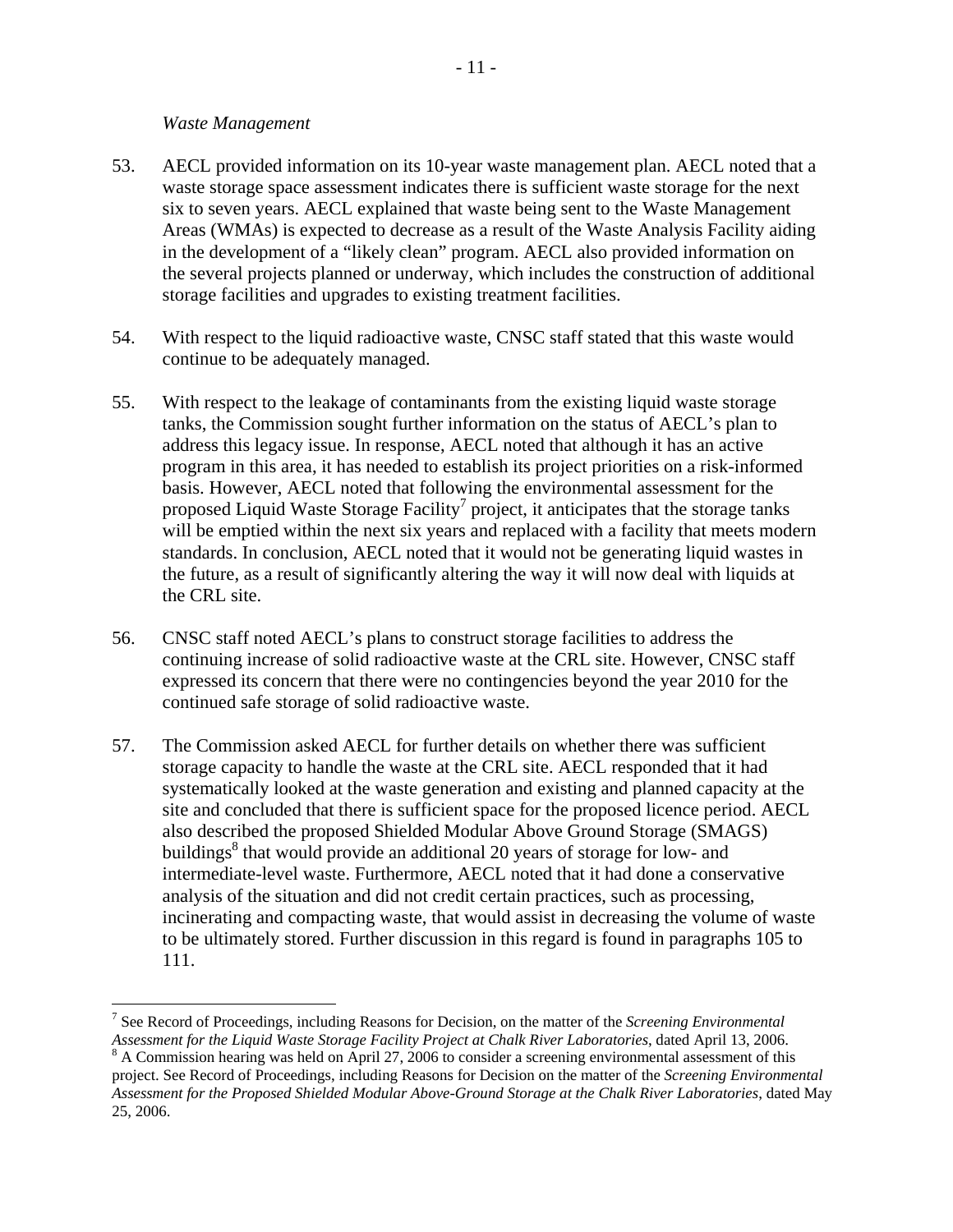- 58. Several intervenors expressed their concern over the long-term plans for waste management that may include the construction of a shallow rock cavity at the CRL site. Some of the concerns were directed at the need for transparency in the consultation process on relevant proposed projects, and the need to carry out an independent environmental panel review. Further discussion in this regard is found in the sections on the Application of the *Canadian Environmental Assessment Act* (paragraphs 141 to 148) and on the Decommissioning and Financial Guarantee (paragraphs 123 and 124).
- 59. With respect to intervenors' concerns and in reference to the proposed licence condition requiring AECL to produce a waste management framework document, the Commission enquired as to how this document would take into account legacy waste in addition to the waste produced by the current operations. CNSC staff explained that the objective of this particular condition is to characterize the radioactive and hazardous wastes that would be produced over the next licensing period at the CRL site and the waste received from AECL's external clients. This would ensure that the waste is properly stored in approved waste management areas capable of handling the specific types of material. CNSC staff noted that the facilities in place to manage the existing waste are governed under a facility authorization which includes operating limits and conditions for safe operation. Waste issues pertaining to decommissioning activities are covered in the Comprehensive Preliminary Decommissioning Plan.
- 60. Further to intervenors' concerns, the Commission sought information with respect to AECL's plan to address onsite subsurface disposal of intermediate-level waste. AECL explained that it was currently reassessing the relevant data collected over the last several years and would develop a safety assessment based on the geological considerations of this site. AECL noted that this process will span over several years and, based on the results obtained, it would engage the CNSC in evaluating any proposed solution. Any proposed project would be subject to the requirements of the *Canadian Environmental Assessment Act* (CEAA) and the NSCA. In this regard, the Commission notes that the processes under these regulatory requirements include opportunities for public consultation and participation at various stages.
- 61. The Commission, although concerned with the level of planning for long-term waste management, finds the proposed measures effective for the purpose of the proposed licence period.

#### *Conclusions on Environmental Protection*

- 62. The Commission is satisfied with AECL's progress to address deficiencies in the CRL Environmental Protection Program and monitoring programs to ensure a site-wide, integrated approach to environmental monitoring.
- 63. Based on the reported low levels of emissions and effluents from the site, the Commission is satisfied that the facilities and activities at CRL are not posing an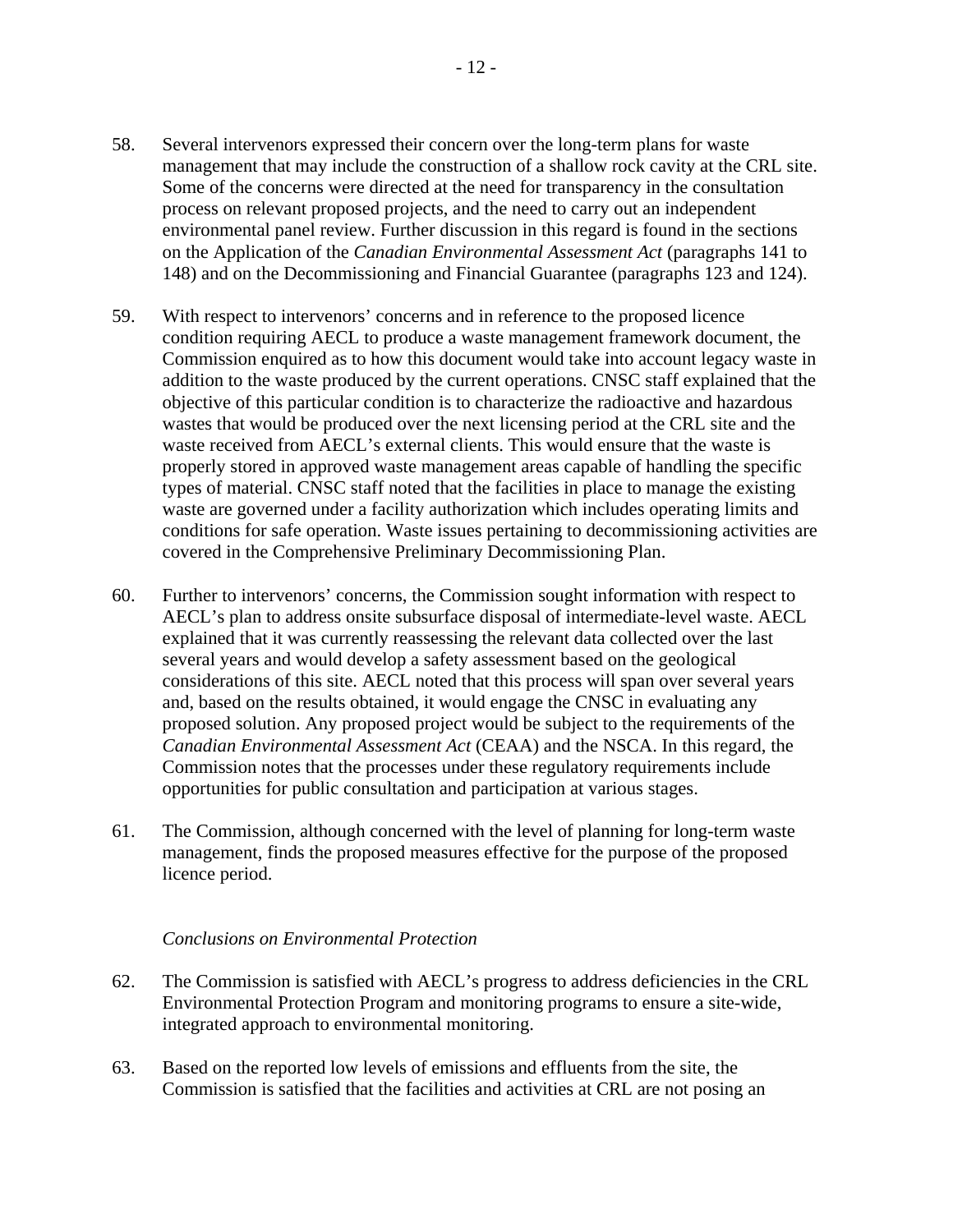unreasonable risk to the health and safety of persons or the environment.

64. Based on the above information and considerations, the Commission concludes that AECL is making, and will continue to make, adequate provisions for the protection of the environment at CRL.

## **Operating Performance**

65. The Commission considered the operating performance at CRL as a further indication of AECL's qualifications to continue operating CRL and, in doing so, provide adequate protection for the environment, and the health and safety of persons. In the area of operating performance, the Commission examined: the conduct of operations, the reporting of events, and the management and organizational structure at CRL. The Commission also considered AECL's pressure boundary compliance.

#### *Conduct of Operations*

66. CNSC staff reported that, overall, the conduct of operations at the CRL meets requirements. Based on field compliance inspections it carried out at various facilities at the CRL, CNSC staff stated that no significant non-compliances were identified throughout the licence period. CNSC staff noted that AECL addressed action items and recommendations raised by CNSC staff in a satisfactory and timely manner.

#### *Reportable Events*

- 67. CNSC staff stated that AECL has reported events in a satisfactory manner during the current licence period. CNSC staff noted that apart from the operations of the NRU reactor and the Nuclear Fuel Fabrication Facility (NFFF), routine operations have been uneventful. With respect to the unplanned events at the NRU and NFFF, the causal factors have been linked to weaknesses in the operations quality assurance program.
- 68. AECL noted that the number of reportable events has increased in the last years as a result of a work culture that encourages workers to report events. CNSC staff concurred that the increased number of reports is mostly attributable to the rigorous reporting requirements for the OPEX program. Further discussion on this matter is found in the section below on Performance Assurance.
- 69. CNSC staff reported that of the reportable events tabulated from 2002 to date, 19 were security-related, 14 occurred at the NRU Reactor, 14 occurred at the NFFF, and the rest were spread over eight other facilities and programs. With input from CNSC staff, AECL has taken an initiative to thoroughly investigate the root causes of the large number of events for the NFFF and thus implement corrective actions to reduce that number significantly.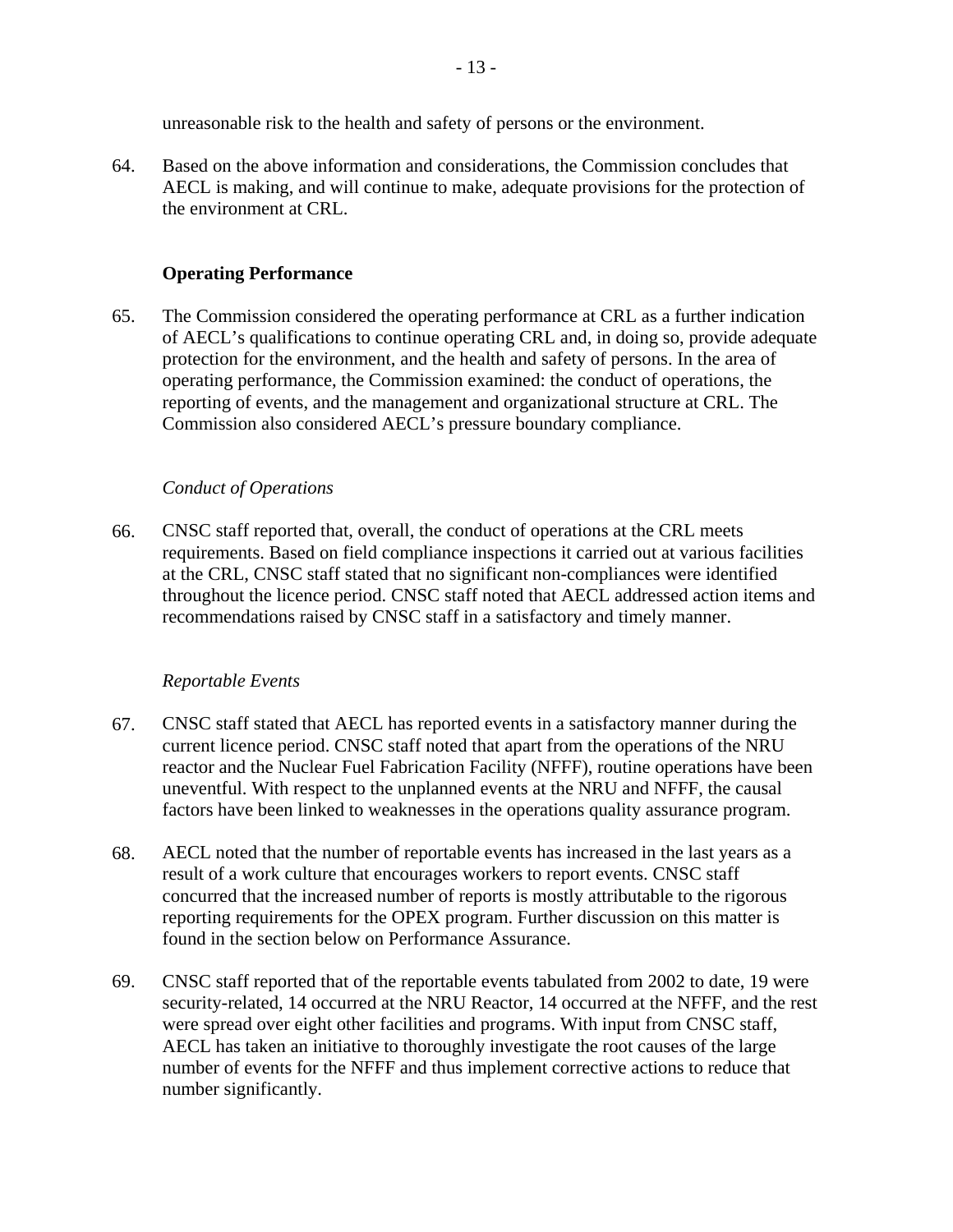- 70. CNSC staff provided a follow-up to an extremity dose event that involved a worker at the NFFF<sup>9</sup>. CNSC staff concluded that AECL has been in compliance with conditions associated with the return to work of the person in question. CNSC staff noted that AECL will continue to monitor the situation and report to the CNSC as required.
- 71. With respect to the reportable events at the NRU reactor facility, CNSC staff noted that events over the last two years were reported in the significant development reports presented at Commission meetings. CNSC staff provided a summary of more recent events. In this regard, CNSC staff noted that following the discovery that the U-2 loop pipe supports were inoperative, operational constraints have been put in place for both loops. AECL will submit follow-up technical reports to CNSC staff for review. Two other events reported pertained to the activation of the fuel rod high power alarm and reduced wall thickness in the process water piping. CNSC staff did not raise any significant safety concerns with these events.

#### *Management and Organizational Structure*

1

- 72. AECL described several improvement initiatives taken over the last year to realign the organization and focus on operational performance and safety. AECL further noted the establishment of the Performance Improvements and Nuclear Oversight (PINO) unit, independent of line organizations and operations. AECL noted that this new structure will help it achieve further improvements in organizational safety culture, overall operational safety and performance excellence.
- 73. With respect to the NRU reactor facility, CNSC staff noted that AECL's NRU Organizational Review and Implementation Plan includes a recommendation to reorganize the management structure and include six functionally-based managers at the facility. CNSC staff considers this approach, which is in line with other research facilities and nuclear power plants, an improvement to the existing structure.
- 74. In response to the Commission's concern with what appears to be a large management task for the Vice-President of the Nuclear Laboratories, AECL stated that the organizational structure has been established to provide the Vice-President with the opportunity to work closely and have direct involvement with the fundamental areas and to develop greater leadership capability at the site. AECL expressed the view that this type of structure is needed in the short-term to enable the organization to reach its performance objectives. Eventually, AECL will adjust the organizational structure to allow a narrower span of control.
- 75. Further discussion of some of these management and organizational changes, particularly in the area of Quality Assurance, is contained in the following section on Performance Assurance.

 $9$  The incident was first reported at the Commission meeting held on January 12, 2005 and was further considered by a Commission panel on June 6, 2006.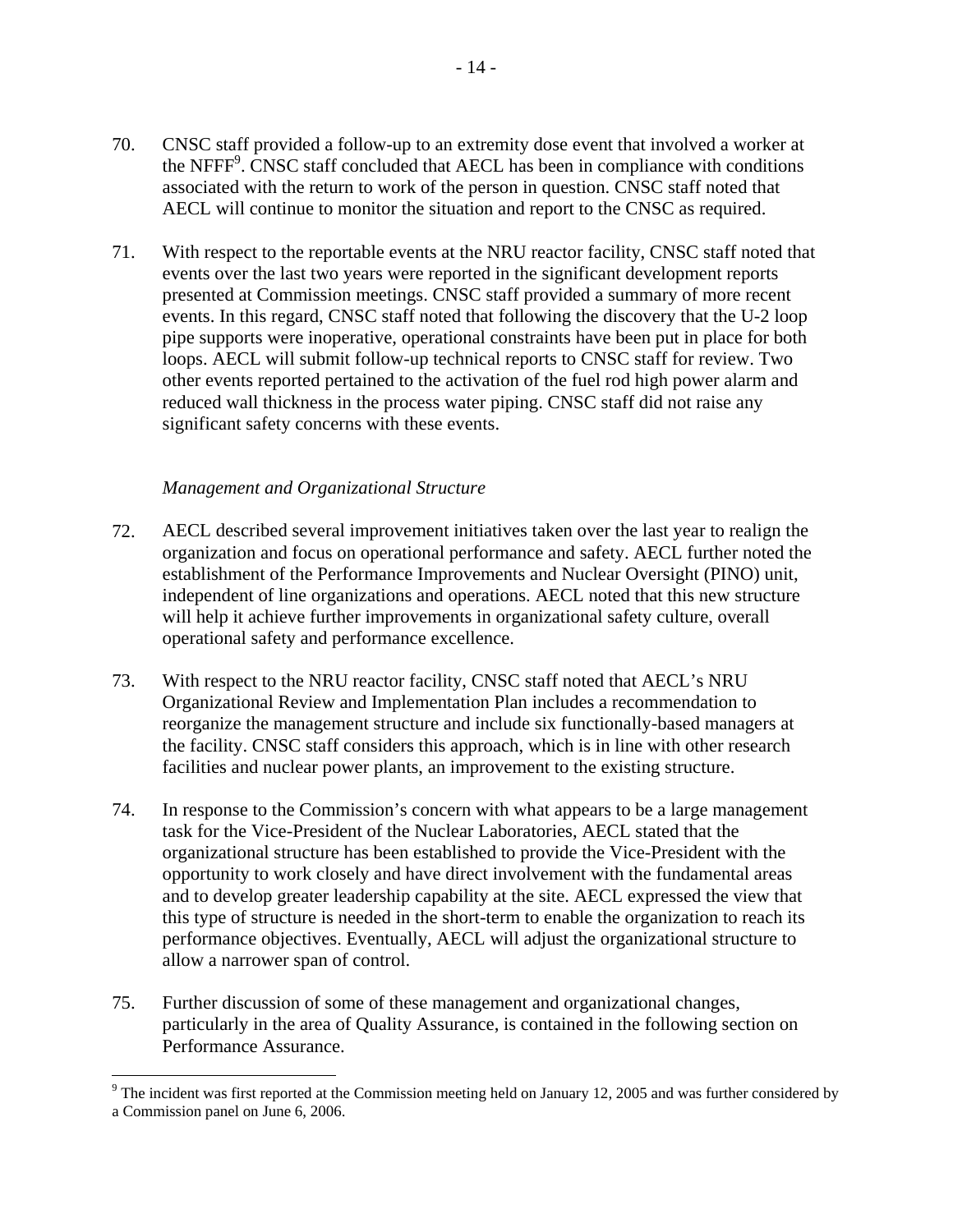#### *Conclusions on Operating Performance*

76. Based on this information, the Commission is satisfied that the operating performance at CRL has been, and will continue to be acceptable over the proposed licence period.

#### **Performance Assurance**

- 77. CNSC staff reported that the Performance Assurance program and its implementation were below requirements. This is mainly due to the rating given to the quality management program, detailed in the following section. Nevertheless, CNSC staff felt that progress had been made in both the areas of training and quality management, and this improvement was noted as an upward trend.
- 78. CNSC staff explained that a program that was below requirements would have a moderate risk of failure. The idea of defence-in-depth is supported by that program being one of many programs within the organization. The combination of the quality assurance, training and operational experience programs provide defence-in-depth for AECL. Therefore, a deficiency in a program such as quality assurance would not necessarily result in the safety margins being compromised because there would be other barriers in place. In the case of a deficiency, there would have to be a sense of urgency to fix a deficiency in order to return all the barriers to their full effectiveness. Overall, CNSC staff observed a positive effort in the area of performance assurance at AECL. When deficiencies were found, their significance was identified such that interim measures could be put in place.
- 79. As part of its progress, AECL implemented the PINO program, as mentioned in paragraph 73. PINO consists of performance audits and assessments, operating experience and corrective action, safety culture and human performance, and quality assurance and quality control. AECL indicated that the PINO organization was central to the performance assurance improvements that AECL had underway to meet requirements. AECL stated that it expected to reach that goal within two years.
- 80. CNSC staff noted that it was very important that AECL continue to work on performance assurance improvements. In this regard, CNSC staff stated that it required detailed corrective plans, which were risk-based, from AECL. CNSC staff noted that additional regulatory oversight was also required and committed to providing that oversight to ensure that the facility will continue to be operated safely.
- 81. The Commission is satisfied that the improvements being made to the Performance Assurance program by AECL are an indication that the CRL site will continue to be operated safely and that the program should meet requirements in the near future. The Commission asks that the issue of performance assurance be specifically addressed in the mid-term report.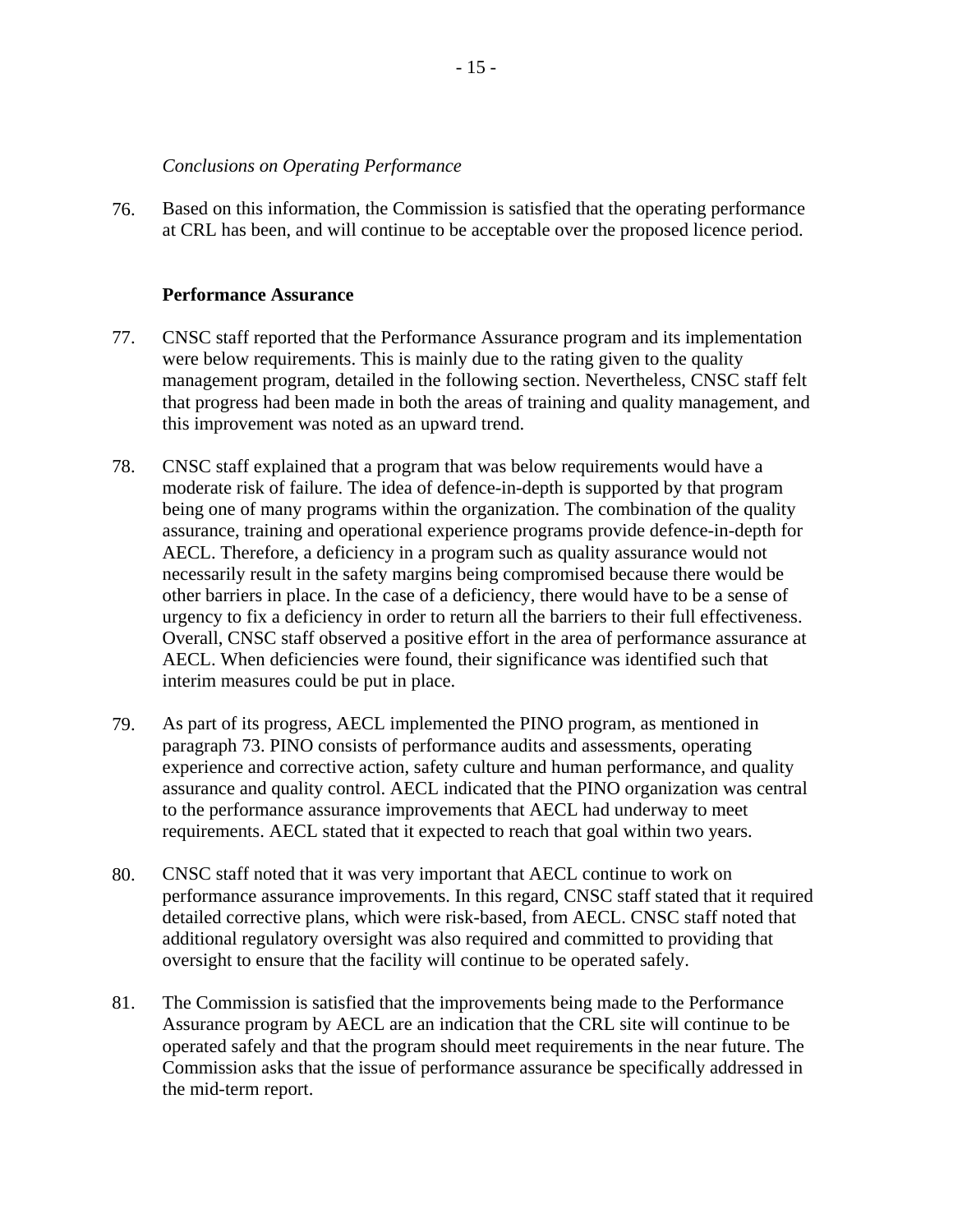#### *Quality Management (Quality Assurance (QA) Program)*

- 82. CNSC staff reported that the Quality Management program did not meet the expectations that it would conform to all of the requirements of the Canadian Standards Association CSA N286 series of standards. The program and implementation were both below requirements, although CNSC staff noted that the program and implementation were improving. CNSC staff indicated that AECL had been taking measures to improve the managed processes and to apply greater management oversight at CRL.
- 83. A previous licence condition accepted by the Commission required AECL to demonstrate that all seven NRU upgrades would be operational by December 31, 2005. Following AECL's declaration that the upgrades were operational, CNSC staff conducted an audit to assess the adequacy and completeness of the managed processes used to control the design, procurement, construction, commissioning, maintenance, and operation of two of the seven upgrades; specifically the emergency back-up systems Liquid Confinement/Vented Confinement and Emergency Power Supply. The reliability of the upgrades is critical for such standby systems as dormant defects are not easily detected. CNSC staff noted that the preliminary results from the audit indicated that there were significant deficiencies in the outputs from the design, procurement, construction, and commissioning of these two upgrades. CNSC staff's initial conclusion from these deficiencies was that a number of quality processes were not followed for the upgrades project. As a result, there was a lack of assurance that the safety upgrades possessed the physical, functional, and performance characteristics to meet their design objectives with high reliability.
- 84. CNSC staff explained that the design, procurement, construction and commissioning QA programs together with the operations QA program form the overall QA programs required for AECL. The quality programs and the managed processes used for the NRU Upgrades Project were the same as those used by the CRL site. The deficiencies identified during the NRU Upgrades audit were therefore inherent in these site-wide quality programs and the managed processes. CNSC staff noted that these quality programs and the managed processes could lead to similar deficiencies if applied at other CRL facilities. In order to address the deficiencies, AECL committed to a detailed corrective action plan.
- 85. The system adopted by AECL for its QA program would direct the design, procurement, construction and commissioning activities to their individual QA programs where the detailed processes are defined. CNSC staff stated that this was an acceptable system and in line with the CSA N286 series of standards. CNSC staff recognized that AECL had been taking measures to improve the managed processes and to apply greater management oversight at CRL and expected an improving trend in the QA program and its implementation during the proposed licence period.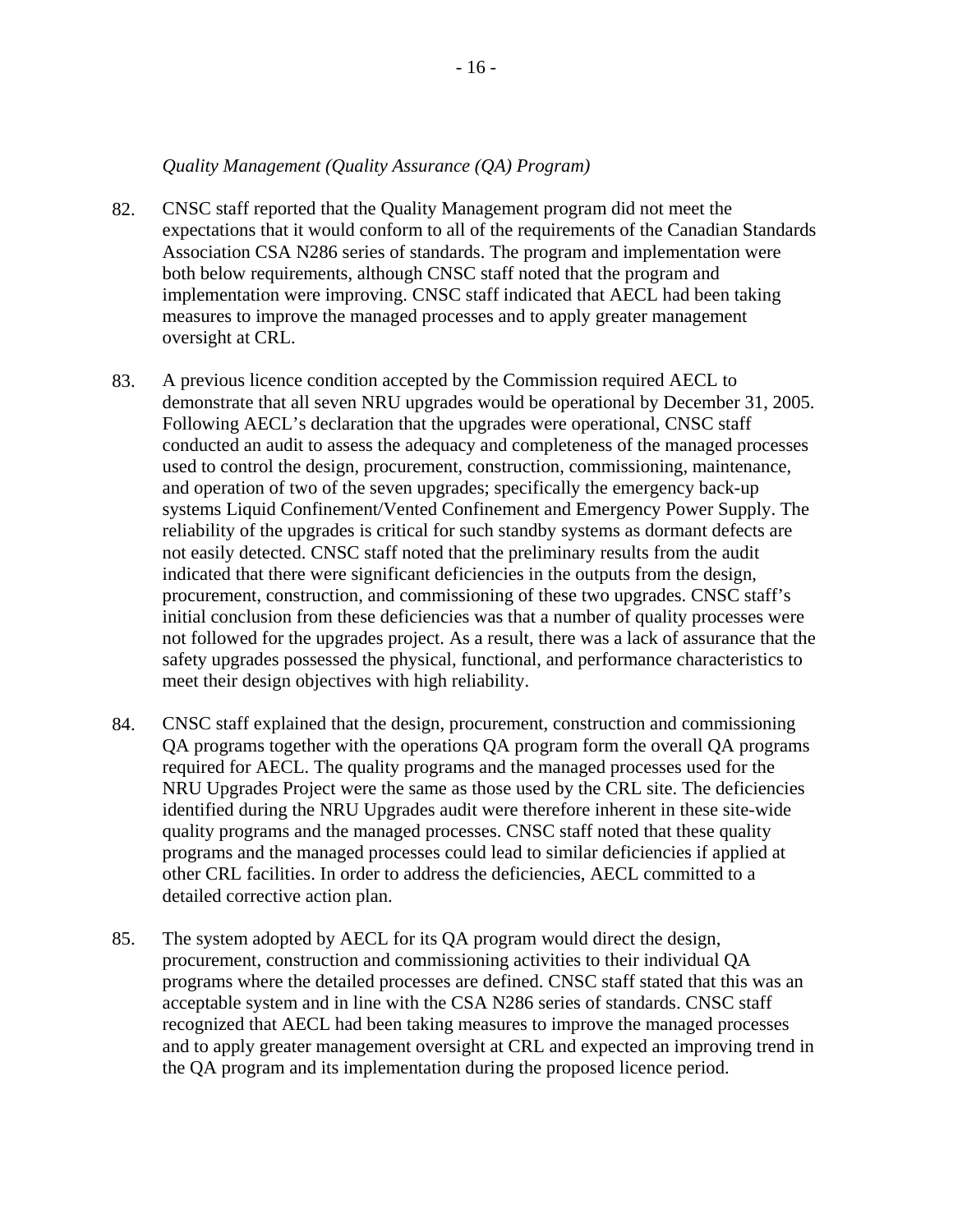86. The Commission is satisfied that the improvements being made to the QA program and implementation by AECL are an indication that the CRL site will continue to be operated safely and that the program should meet requirements in the near future.

## *Event Reporting Requirements and Operating Experience (OPEX)*

- 87. AECL reported an increase in the number of unplanned events reported to the CNSC for CRL over the last four years. This increase was explained by AECL as being the result of AECL's continuing initiative to be more vigilant in identifying reportable events. In addition, some events had been reclassified as reportable, leading to a further increase.
- 88. CNSC staff indicated that there were concerns about AECL's events investigation process. This includes an insufficient number of qualified staff for the OPEX program, OPEX program documents not being current with industry best practices, and failure to complete corrective actions in a timely manner.
- 89. In order to address these issues, AECL submitted an OPEX Improvement Initiative Plan in early 2006, the implementation of which AECL stated would be complete by September 2006. CNSC staff stated that it intends to conduct a Type I inspection (audit) of AECL's events investigation process after AECL completes all but one of the OPEX initiatives. During this inspection, CNSC staff plans to assess the suitability and effectiveness of these initiatives.
- 90. CNSC staff reported that the OPEX program met requirements while the implementation of the OPEX program was below requirements. CNSC staff indicated that the trend was upward and the ongoing initiatives of both AECL and CNSC staff should ensure that both the program and its implementation should meet requirements early in the proposed licensing period and continue to do so for the duration of that period.
- 91. The Commission is satisfied that the improvements being made to the OPEX program and the events investigation process by AECL is an indication that the CRL site will continue to be operated safely and that the implementation of the program should meet requirements in the near future.

#### *Training*

92. CNSC staff expects licensees to have an established Systematic Approach to Training (SAT) training program in effect at Class I nuclear facilities to ensure that only qualified staff carry on the licensed activities. The current CRL operating licence, NRTEOL-01.04/2006, did not have a licence condition requiring the establishment of such a SAT-based training program. As a first step, CNSC staff added this requirement for the NRU facility in the proposed licence. During the current licensing period,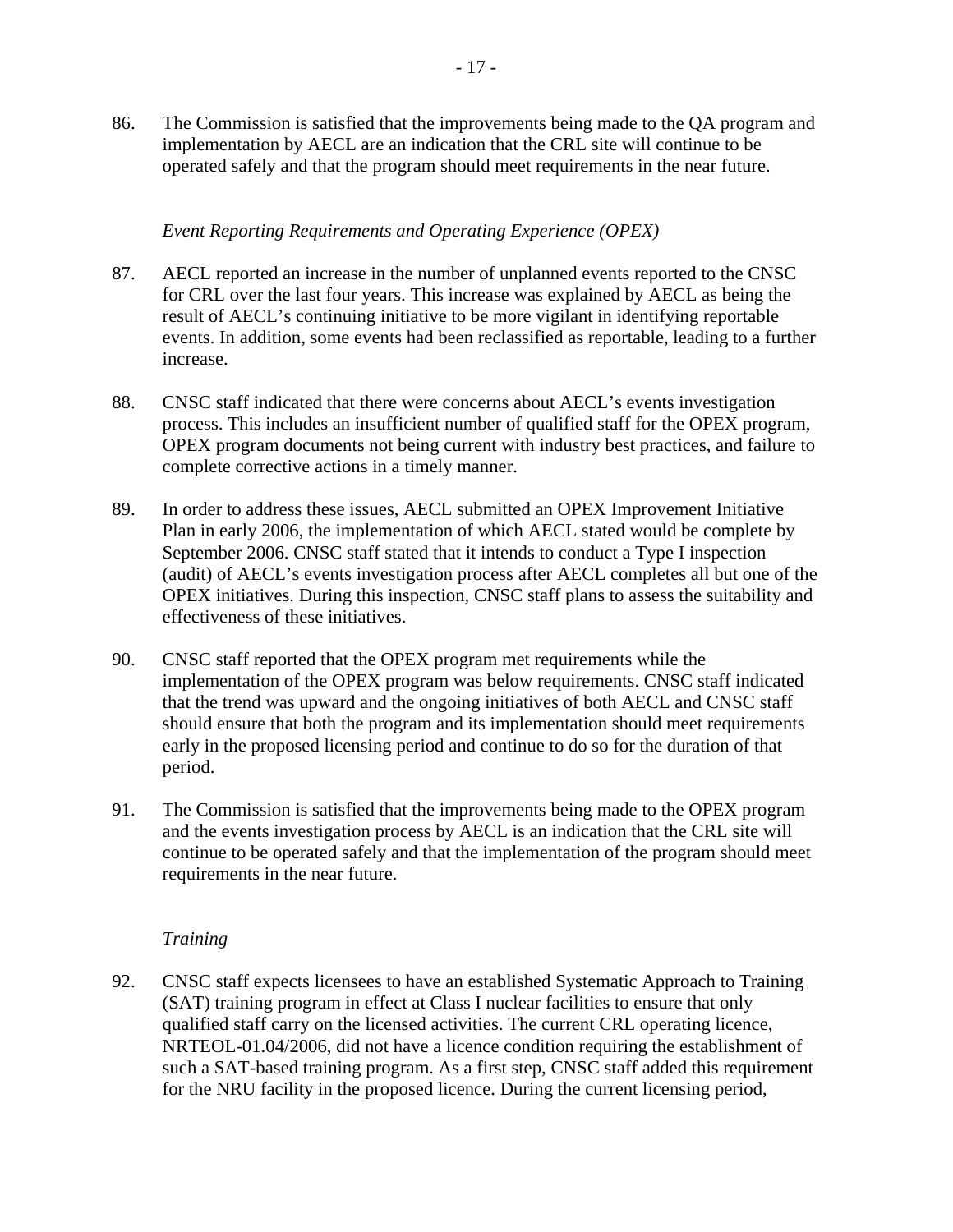numerous consultations were held to clarify requirements, expectations and deliverables from AECL. AECL had successfully resolved all deficiencies by December 2005 and shifted its focus to the implementation of the training program.

- 93. CNSC staff reported that the training program meets expectations, although the implementation of the program is below expectations because SAT-based training programs were not yet fully implemented in the NRU reactor facility. In order to meet this requirement, AECL submitted a training schedule with deliverable dates.
- 94. CNSC staff reported that it would continue to monitor the licensee's progress and that it was optimistic about AECL establishing a detailed implementation plan. It was also noted that CNSC staff intended to extend the requirement for SAT-based training to other facilities on the CRL site.
- 95. CNSC staff also noted that despite not having yet fully implemented SAT-based training, AECL's staff is experienced and well-trained and has operated CRL's facilities within their respective safety envelopes.
- 96. The Commission is satisfied that the improvements being made to the SAT-based training program implementation by AECL are an indication that the CRL site will continue to be operated safely and that the implementation of the program should meet requirements in the near future.

#### *Conclusions on Performance Assurance*

97. Based on the progress made by AECL as well as CNSC staff's assurance that it will continue to provide appropriate regulatory oversight, the Commission is satisfied that the performance assurance at CRL will continue to improve and be acceptable over the proposed licence period.

# **Design Adequacy**

98. Many of the provisions for protecting the environment and the health and safety of persons are inherent in the design of a facility. The Commission therefore examined the following issues related to the current status of the facility designs at CRL: (1) NRU reactor facility upgrades and safety evaluation, and (2) integrity of waste management facilities.

# *NRU Reactor Facility*

99. Recently, AECL carried out a safety review as a means to provide a comprehensive safety assessment that would demonstrate the safety of NRU for continued operation. A comparison of the NRU design and new research reactors showed that the NRU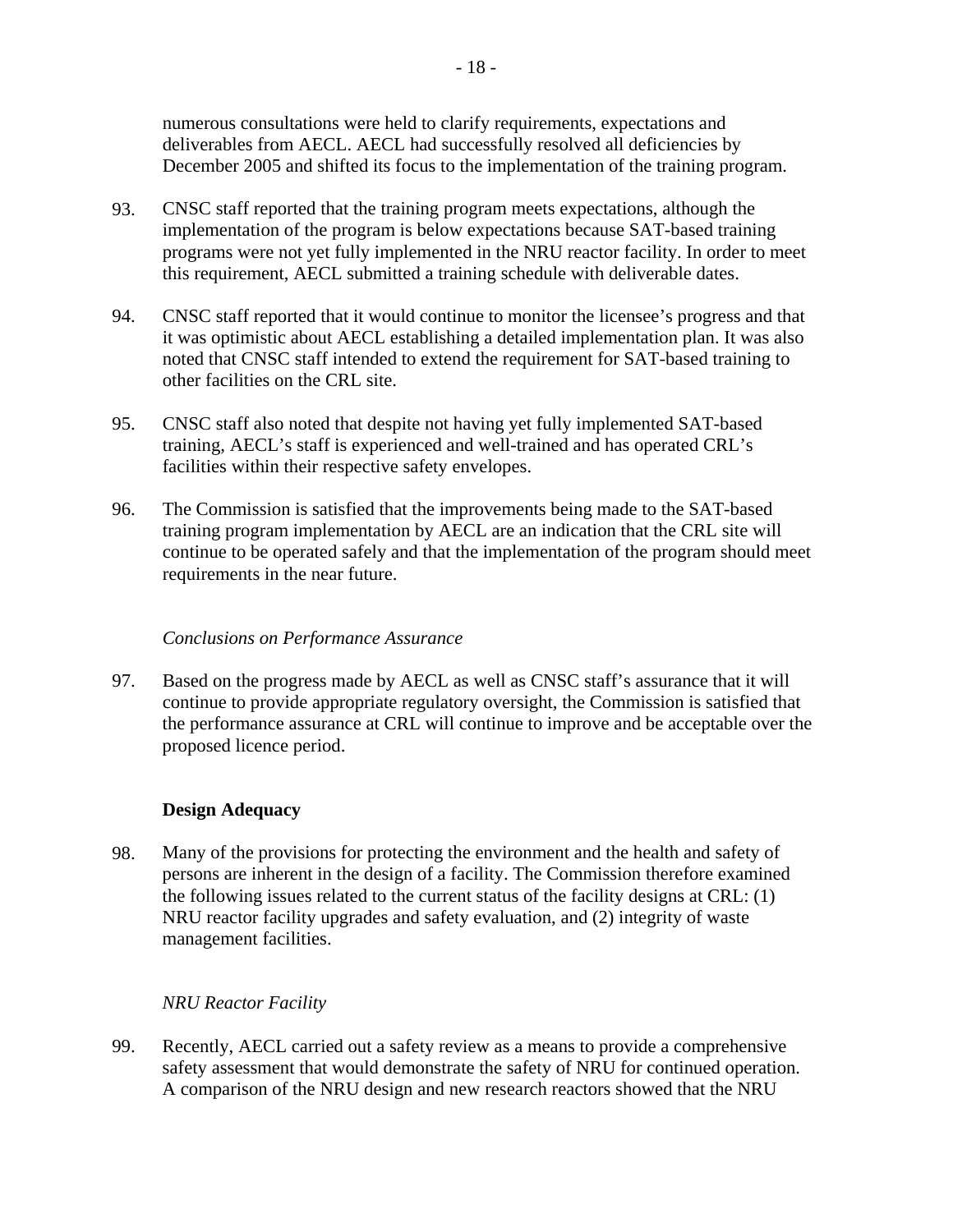design fell below current standards and practices, in particular in the design of defencein-depth barriers such as for shutdown, emergency core cooling and confinement. Furthermore, it was not clear whether the design requirements for separation, reliability, availability, performance, functionality and surveillance were met.

- 100. CNSC staff reported that AECL should revisit the issue of design adequacy of NRU safety systems. AECL committed to review the results of the updated Safety Analysis Report (SAR), the Probabilistic Safety Assessment and the Severe Accident Analysis in order to determine if there were cost-effective enhancements that could be made that would further enhance the safety of the NRU reactor. AECL committed to the implementation of design changes held to be beneficial and practicable in a timely fashion.
- 101. CNSC reported that the timely implementation of the above commitments was an acceptable means to address the design adequacy issue. CNSC staff requested that AECL submit details of this proposed initiative as part of an overall action plan to resolve the outstanding NRU design adequacy issues.
- 102. AECL's SAR indicated that the present NRU design, including the recently completed safety upgrades, provided adequate protection. Accident consequences were within applicable limits and the overall risk associated with the facility met widely accepted risk-based criteria. AECL reported that the present design of NRU, complemented by an effective Aging Management Program, would support continued operation for a prolonged period. AECL stated that NRU had operated safely in the past, its design had proven to be robust, and the disciplined operation of the facility had succeeded in preventing the occurrences of abnormal incidents. The upgraded NRU would not pose an unacceptable risk to the public because the overall risk of NRU operation was very small and there was no fundamental weakness in the design.
- 103. CNSC staff reported that it was in the process of re-assessing the NRU SAR to ensure that design adequacy was demonstrated for the life extension of the NRU reactor. CNSC staff reported that the NRU SAR contained an unjustified bias applied to the safety margin calculations. The removal of this bias resulted in unacceptable safety margins indicating potential fuel failure for some design basis events. CNSC staff considered this to be a significant safety issue, and addressed the issue through the NRU licensing strategy. CNSC staff proposed a licence condition that required the review and revision of the facility final SARs to be completed every five years.
- 104. Based on this information, the Commission is satisfied that AECL is taking appropriate action to address the issues concerning the design adequacy of the NRU reactor and that safe operation of the NRU reactor will continue.

#### *Waste Management Facilities*

105. Solid radioactive waste produced at CRL from operational and decommissioning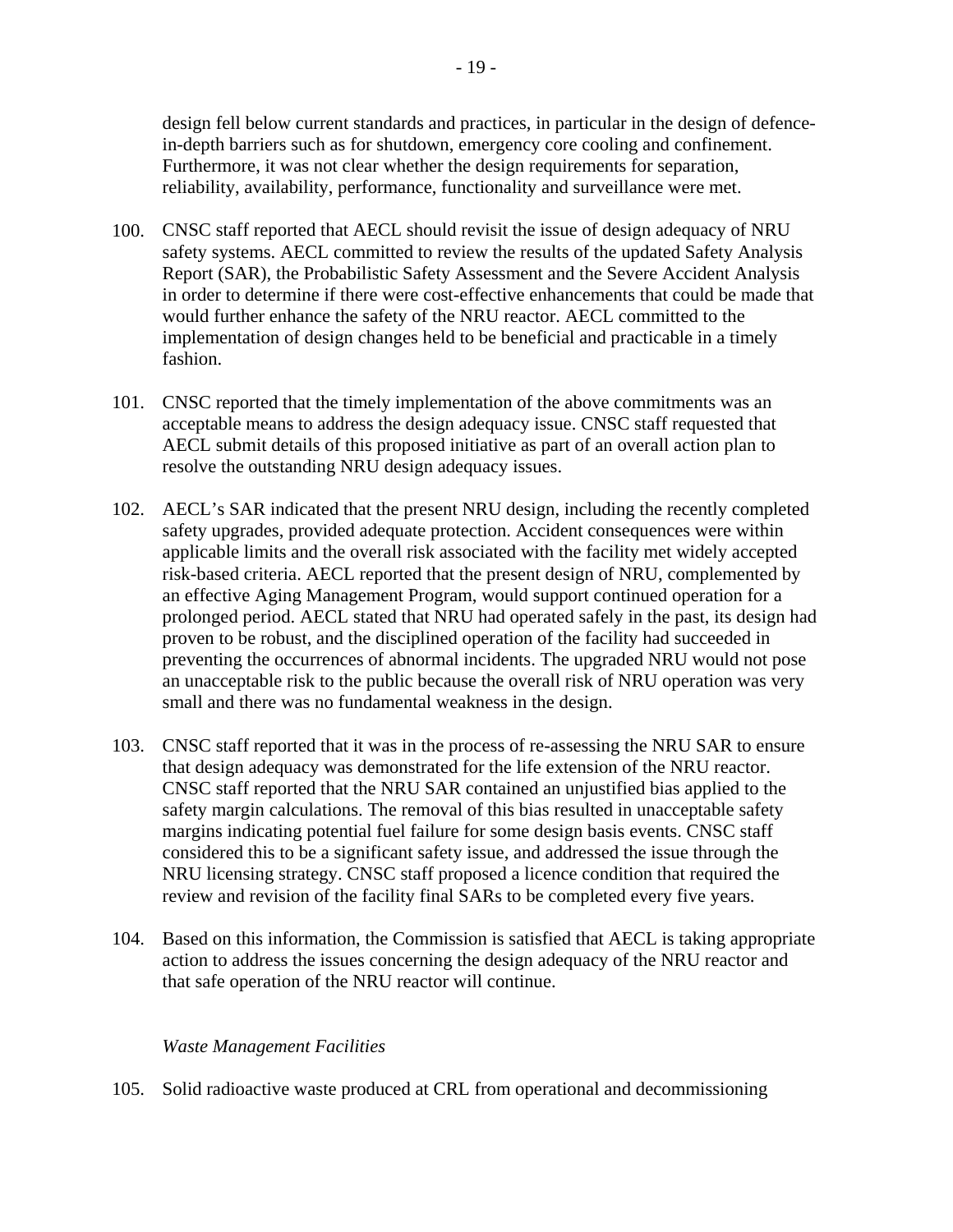activities and from offsite organizations is currently placed in interim storage at WMAs B and H. Radioactive liquid waste is collected and transferred to the Waste Treatment Centre (WTC) where it is processed prior to release in the process sewer. WMA C continues to receive packaged dewatered sewage sludge.

- 106. AECL reported that it has assessed the anticipated volumes of waste arising at CRL over the next five years to determine if the current and planned waste facilities would be adequate to cope with the projected waste volumes. AECL stated that WMA B is currently undergoing construction of additional tile holes to provide additional storage capacity until approximately 2010. These tile holes are expected to be in operation by December 2006.
- 107. In addition, WMA H is undergoing the construction of the SMAGS, which would provide storage capacity for approximately 20 years. These new structures are expected to be in operation by the end of September 2006. AECL proposed that a temporary storage structure consisting of aluminium frame covered with a polymer membrane be used in WMA H in the case that the Modular Above-Ground Storage buildings are full before the SMAGS buildings are available.
- 108. On the matter of liquid waste, AECL reported that it was in the third year of a five-year schedule to design, construct and commission the systems required to transfer, store and condition the stored liquid waste. Dewatered sludge sewage is presently stored in marine-type containers, which would be removed and the contents disposed in the new sewage sludge repository.
- 109. CNSC staff reported that with the addition of newly commissioned storage tanks, the WTC can adequately manage all of the radioactive liquid waste at the CRL site.
- 110. The Commission sought confirmation that the temporary storage facilities would be acceptable. CNSC staff assured the Commission that they would be, provided that they met the existing safety requirements.
- 111. The Commission is satisfied that the design of the waste management facilities at CRL is adequate for the licensing period.

#### **Emergency Preparedness and Fire Protection**

112. AECL described the elements of its emergency preparedness program that ensures AECL is prepared to respond to an emergency onsite or offsite, in the event of a transportation accident or if called upon under the Federal Nuclear Emergency Plan. In addition to its trained staff, AECL noted that the CRL site has continuous emergency response capability through on-site firefighters, on-site security, on-call Radiological Assessment Team and on-call Environmental Field Teams. AECL further noted that it continues to work cooperatively with the Chalk River Regional Emergency Preparedness Committee and Emergency Management Ontario.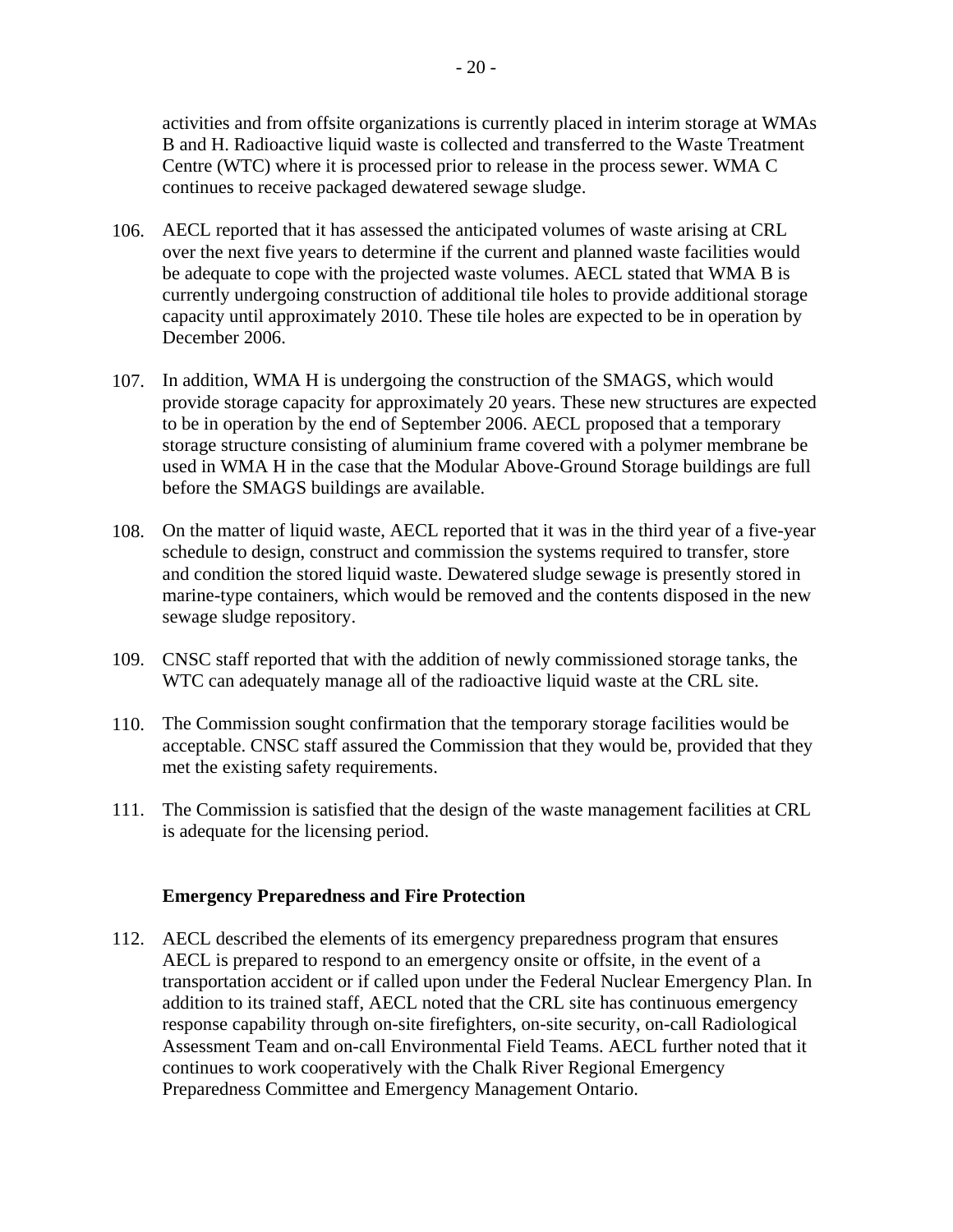- 113. Following a May 2006 inspection of AECL Emergency Preparedness Program for the CRL site, CNSC staff reported that the program and its implementation meet CNSC expectations and requirements. CNSC staff concluded that AECL continues to demonstrate its ability to effectively manage and implement emergency preparedness activities at the CRL.
- 114. With respect to fire protection, AECL outlined the numerous initiatives it has taken to improve its fire protection program at the CRL site. These improvements initiatives include the development of an action plan for completion of fire hazard assessments for all existing buildings housekeeping, overall housekeeping and fire safety improvement of the NRU building and the initiation of a Fire Issue Resolution Effort Project. AECL stated that it had completed a comprehensive review of the Fire and Emergency Services procedures and, as a result, revised or created new procedures as necessary.
- 115. AECL also noted that independent third-party reviews of AECL's fire protection program are conducted every year. An action plan to address the findings from these inspections is being implemented.
- 116. CNSC staff noted that it has accepted AECL's corrective action plans developed to address the weaknesses identified following a CNSC fire protection inspection performed in 2004. CNSC staff, through its ongoing monitoring of AECL's progress in this respect, reported that AECL now has effectively implemented the fire protection program elements reviewed during recent field inspections. In accordance with AECL's corrective action plans, CNSC staff noted that the remaining elements are expected to be completed in the next two years and the required fire hazard analyses are expected to be completed in six years.
- 117. CNSC staff concluded that AECL's fire protection program and its implementation meet expectations.
- 118. Based on this information, the Commission is satisfied with the measures in place for fire protection at CRL.

#### **Decommissioning Plan and Financial Guarantee**

- 119. In order to ensure that adequate resources will be available to meet the same regulatory requirements for safety, environmental protection and security during the future decommissioning of the CRL site, the Commission requires that adequate plans and financial guarantees for decommissioning and long-term management of waste be put in place and maintained in a form acceptable to the Commission.
- 120. AECL submitted that the following comprehensive documents provide sufficient information for an adequate decommissioning plan and financial guarantee: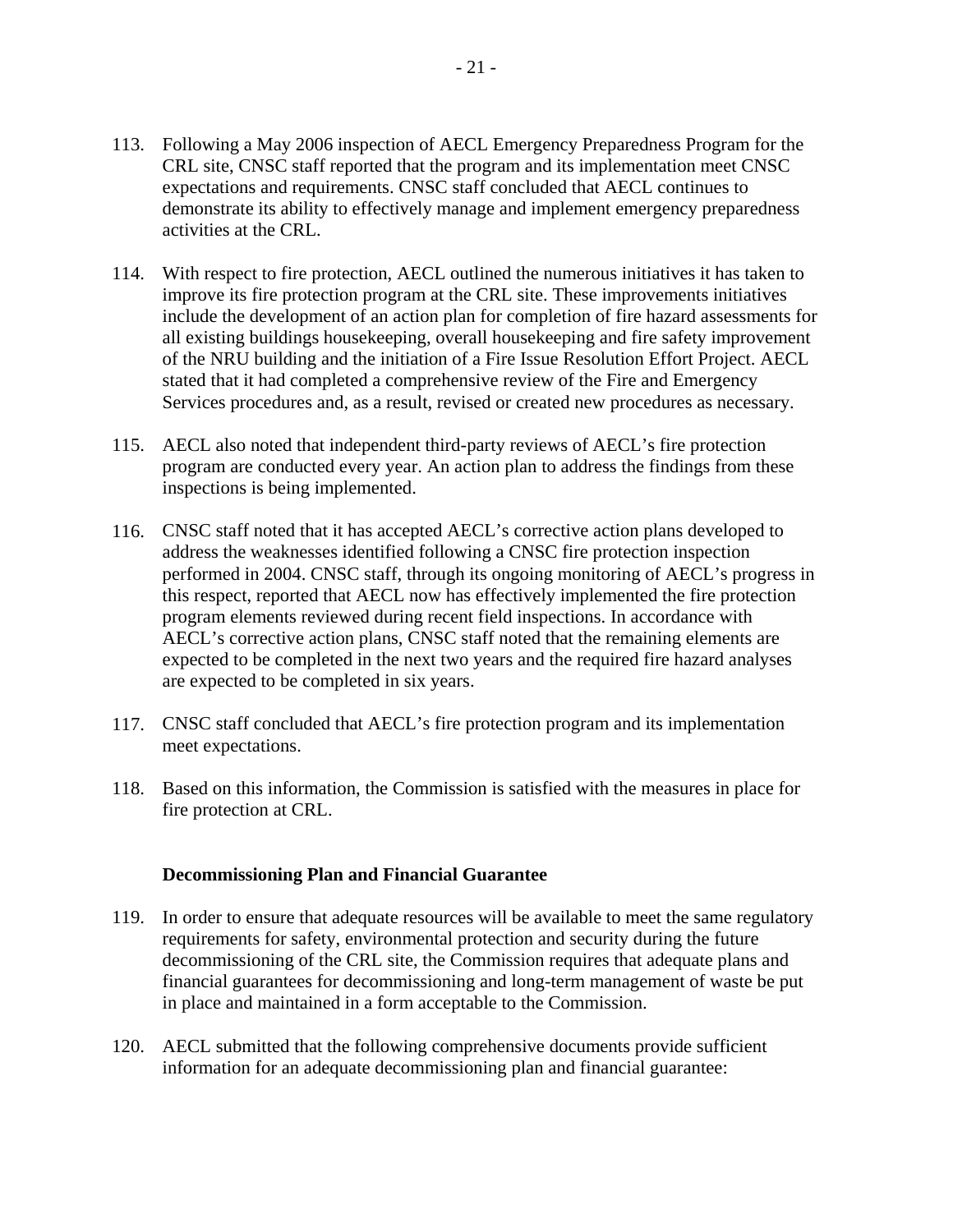- • *Comprehensive Preliminary Decommissioning Plan for AECL's Chalk River*  Laboratories<sup>10</sup>.
- Basis of the Cost Estimate for the Chalk River Laboratories Decommissioning Liability<sup>11</sup>,
- • *Conceptual Long-Term Conceptual Long-Term Technical Strategy for the Management of Nuclear Legacy Liabilities on AECL Sites: Five Year Operational Implementation Plan – Chalk River Laboratories*<sup>12</sup>, and
- • *AECL, Framework for a Communication and Public Consultation Plan, Periodic Updating of the Public on the Comprehensive Preliminary Decommissioning Plan for Chalk River Laboratories*<sup>13</sup>.
- 121. CNSC staff stated that it had reviewed the above-noted documents and was satisfied that the information, considered along with AECL's communication and public consultation plan, provides a sound basis for the eventual decommissioning of the CRL site and the financial guarantee for decommissioning. CNSC staff also noted that the information provided so far, although acceptable, is considered preliminary and is expected to undergo several revisions throughout the operational life of the CRL site. With each revision, CNSC staff stated its expectations that assumptions and uncertainties in the CPDP would be diminished and eventually resolved.
- 122. The Commission notes that a public hearing was held on September 16, 2004 and May 20, 2005 to consider AECL's proposed financial guarantee and Comprehensive Preliminary Decommissioning Plan (CPDP). After consideration of the information provided at that hearing<sup>14</sup>, the Commission decided to adjourn until a complete CPCP in support of the proposed financial guarantee, including decommissioning cost estimates, was available for consideration. Although the Commission did not make a decision on the financial guarantee and CPDP at that time, the Commission did consider all the information submitted for the hearing, including the intervenors' submissions. In this regard, the Commission notes that most of the intervenors' concerns on AECL's proposed financial guarantee, raised in this CRL licence renewal hearing, have already been addressed in the hearing that concluded on May 20, 2005. This includes concerns with respect to the characterization and inventory plan and requests that the CPDP be considered by a review panel under the CEAA.
- 123. In consideration of some intervenors' request for a site-wide environmental assessment of the decommissioning plan by a panel review, the Commission sought CNSC staff's understanding of the application of the CEAA in this respect. CNSC staff noted that the preliminary decommissioning planning, as required by the CNSC and as submitted by AECL, does not constitute proposed undertakings to be carried out. Furthermore, CNSC staff stated that at this stage there are no triggers for an environmental

1

 $^{10}$  No. CPDP-01600-PDP-02, Revision R0, dated 2005 March.

<sup>&</sup>lt;sup>11</sup> No. 3611-01512-AB-001, Revision R0, dated 2005 November.<br><sup>12</sup> No. 3600-01620-067-003, Revision 0, dated 2006 February.<br><sup>13</sup> 3600-07440-PLA-001, Revision 1, dated December 2005, CNSC document number 915486.<br><sup>14</sup> See t *Decommissioning of Atomic Energy of Canada Limited's Chalk River Laboratories Site*, dated July 12, 2005.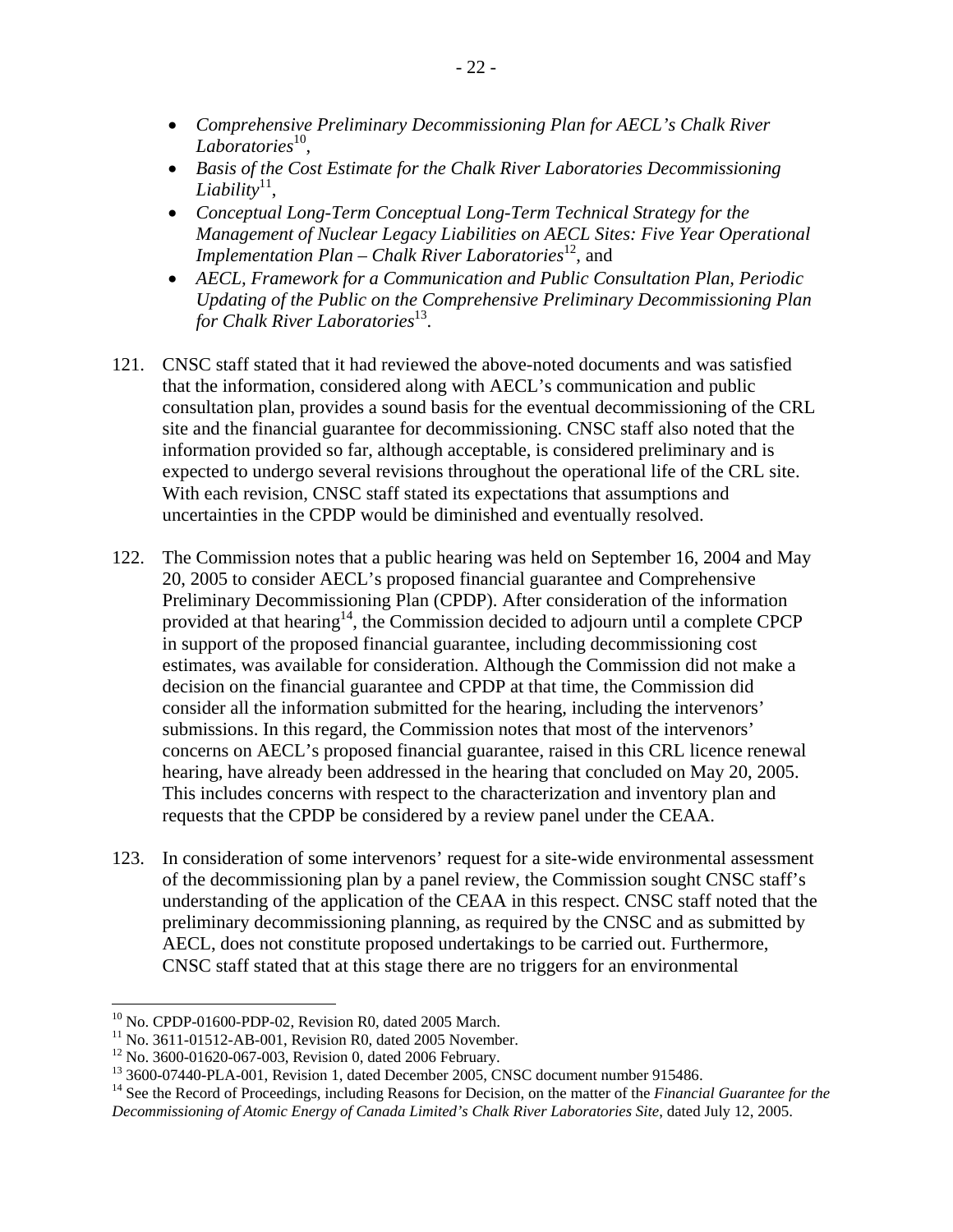assessment on projects that are outlined in AECL's five-year decommissioning plan. CNSC staff noted that it would determine the need for an environmental assessment for project specific requests such as when a letter of intent or application is submitted by the proponent for a facility decommissioning approval or amendment, or a decommissioning licence. Further discussion on the CEAA requirements are found in the section on the Application of the *Canadian Environmental Assessment Act*.

- 124. The Commission sought further information on the type of work associated with the costs allocated for the next five years and whether it would include work associated with the near surface intrusion resistant underground structure (IRUS) or a deep repository. AECL responded that, for the next several years, it would focus on the completion of assessments of such potential projects. CNSC staff noted it was satisfied with AECL's five-year operational plan and would provide the necessary regulatory oversight to ensure progress is made according to the plan. CNSC staff also confirmed that any project would be subject to licensing action, pursuant to the NSCA, and to an environmental assessment, pursuant to CEAA, as applicable.
- 125. With respect to the proposed five-year review of the CPDP, the Commission expressed its expectation that, if the licence were to be renewed for a five-year period, that the CPDP be revised prior to the next licensing hearing to ensure that a most up-to-date version can be considered by the Commission at that time. In this regard, AECL noted that the revision could be planned as suggested by the Commission.
- 126. At the public hearing held on September 16, 2004 and May 20, 2005 (as noted in paragraph 123), the Commission concluded that AECL's Communications and Public Consultation Plan for the CPDP was not acceptable. In this regard, the Commission considered the revised plan submitted as part of AECL's application for the CRL licence renewal. The Commission acknowledges AECL's progress to develop and build public trust and is satisfied with the plan.
- 127. The Commission notes that the CPDP is expected to undergo several revisions throughout the operational life of the CRL site. The Commission also expects that assumptions and uncertainties in the CPDP, including those used in establishing the cost estimates, will diminish with each revision and eventually be resolved.
- 128. The Commission concludes that the decommissioning financial guarantee and the CPDP for the CRL site are acceptable for the purpose of the licence renewal.

#### **Public Information**

129. AECL outlined the various aspects of its public information program that it revised to implement the recommendations from past Commission hearings. The program includes such elements as stakeholder briefings, tours, public consultation on specific projects and the creation of the Environmental Stewardship Council. AECL also noted that it has reinstituted the community newsletter that includes environmental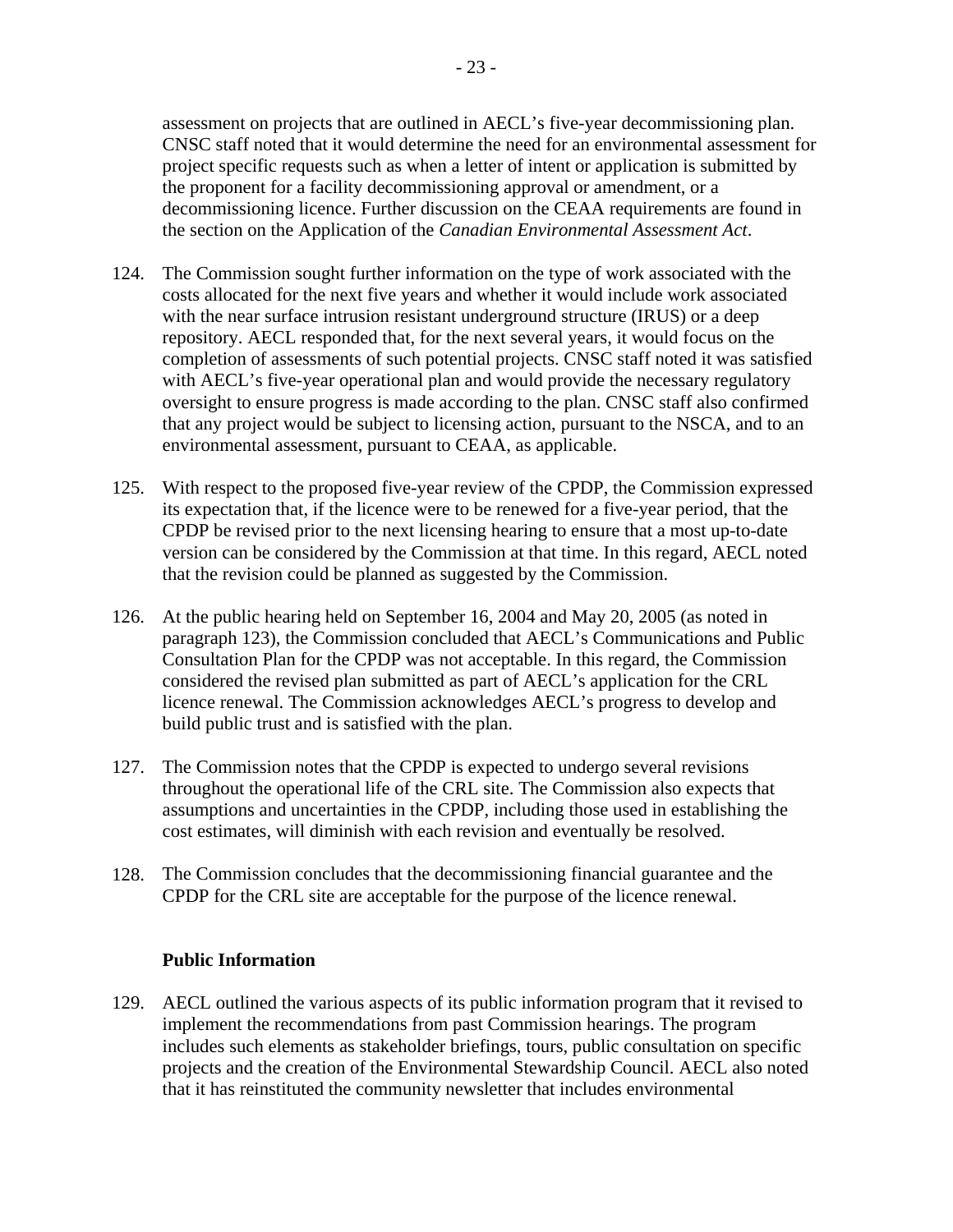monitoring results and a Question & Answer section. The AECL Web site was also expanded to include the Ecological Effect Review report, the CPDP and annual environmental monitoring reports.

- 130. CNSC staff stated that AECL's public information program is acceptable for the purpose of the proposed licence period. CNSC staff acknowledged that AECL has taken initiatives to enhance its program such as providing environmental data on the AECL Web site. However, there still remain some deficiencies that must be addressed during the next licensing period, especially in the provision of information on the environmental, health and safety performance at the CRL site.
- 131. The Commission sought further information on the Environmental Stewardship Council to be implemented by the proponent. AECL provided additional details on this initiative which, as stated by AECL, is part of its efforts to improve communications with communities and interest groups. AECL described its approach to setting up the membership of the Council and listed the confirmed and potential members to date. AECL noted that several aspects of the Council, including the terms of reference, objectives and reporting structure, are still at the draft stage. This is to give the members an opportunity to participate in the creation of a council that would best meet their needs. AECL further noted its view that the Council would function as an advisory group where recommendations to be considered as part of AECL's decisionmaking process would be made to AECL's Vice-President of Nuclear Laboratories, as a Council member. AECL stated that meeting minutes would be publicly available and provided to the CNSC.
- 132. The Mayor of the County of Renfrew attested to the openness of AECL's communication and information program.
- 133. Based on this information, the Commission is satisfied that AECL's information program meets the regulatory requirements. The Commission notes, however, that it is in agreement with CNSC staff's view that additional improvements are needed to ensure the program is as effective as possible in keeping the public in the vicinity informed of the effects of the CRL operations. In this regard, the Commission expects that the deficiencies identified by CNSC staff be resolved during the proposed licence period.

# **Security**

- 134. AECL stated that it fully complies with the *Nuclear Security Regulations*15 and has met the requirements of the CNSC Regulatory Standard S-298, *Nuclear Response Force Standard*.
- 135. CNSC staff reported it actively oversees the physical protection program at the CRL site.

 $\overline{a}$ <sup>15</sup> SOR/2000-789.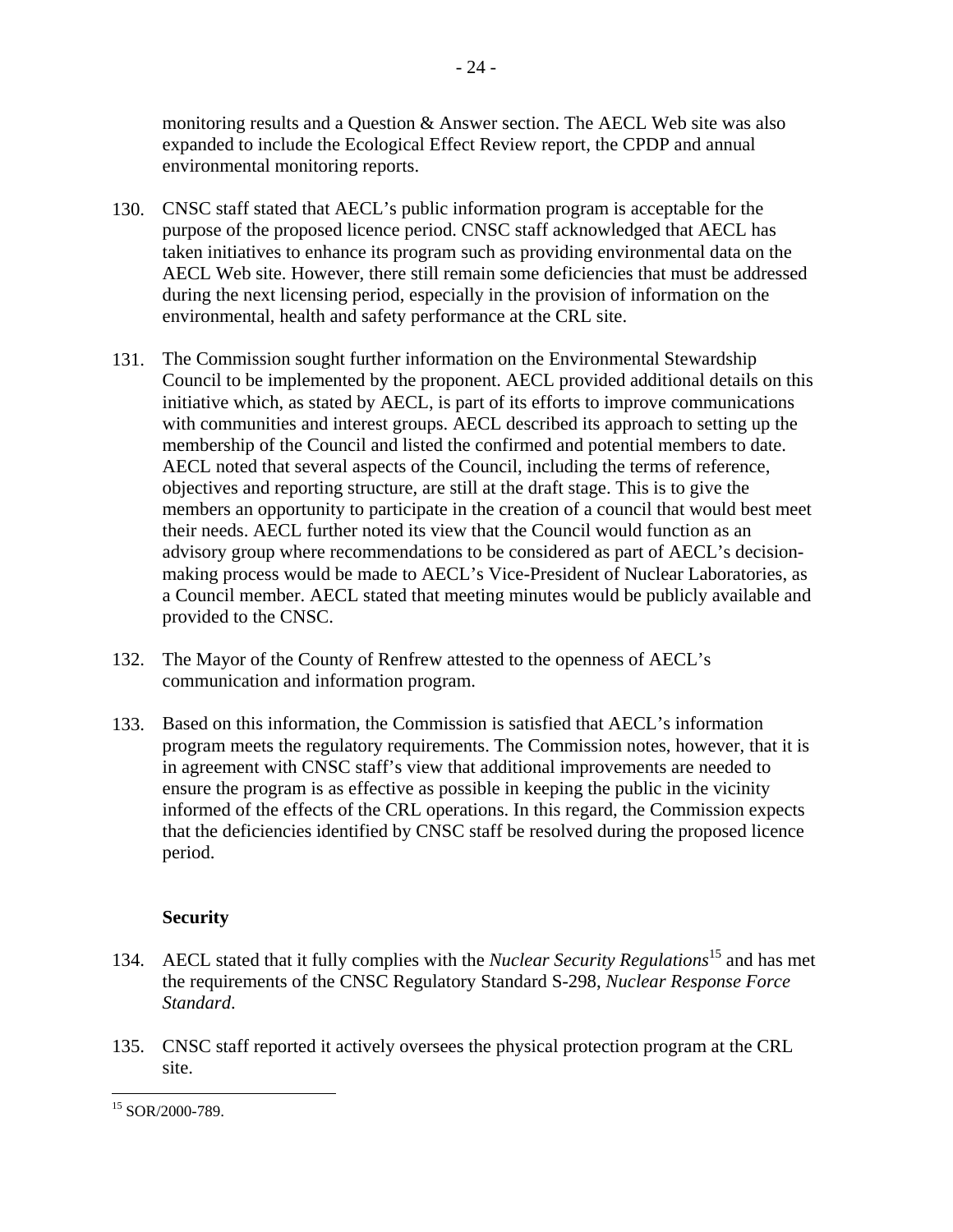- 136. While it would not be appropriate for the Commission to discuss security matters in detail in a public document, such as this *Record of Proceedings*, the Commission considered the information provided on this matter and is satisfied that AECL's performance with respect to maintaining security at the facility has been acceptable.
- 137. The Commission concludes that AECL has made, and will continue to make, adequate provisions for ensuring the physical security of the CRL site.

#### **Non-Proliferation and Safeguards**

- 138. Based on inspections and reviews of CRL submissions, CNSC staff reported that AECL meets the requirements for safeguards and non-proliferation at CRL. AECL provided CNSC staff and the International Atomic Energy Agency (IAEA) with all reports and information necessary for safeguards and fully complied with CNSC and IAEA requests during the licence period.
- 139. Based on this information, the Commission is satisfied that AECL has made, and will continue to make, adequate provisions in the areas of safeguards and non-proliferation at CRL that are necessary for maintaining national security and measures necessary for implementing international agreements to which Canada has agreed.

#### **Application of the Canadian Environmental Assessment Act**

- 140. Before making a licensing decision, the Commission must be satisfied that all applicable requirements of the *Canadian Environmental Assessment Act* (CEAA) have been fulfilled.
- 141. In this case, CNSC staff stated that no environmental assessment is required under the CEAA because the proposed continued operation of CRL is the same as that previously assessed under the CEAA. CNSC staff further noted that the *Exclusion List Regulations* under the CEAA apply in such instances.
- 142. CNSC staff submitted that the CEAA applies when the CNSC needs to exercise its authority under section 24 of the NSCA, and therefore a letter of intent or an application is needed from a proponent for a project that would require an approval or an amendment of a licence. CNSC staff then determines, pursuant to the CEAA and applicable regulations, the type of environmental assessment that would apply, either a screening level environmental assessment or a comprehensive study level assessment. In order for the Commission to refer the project to the federal Minister of the Environment for referral to a review panel or mediator, there are three factors that the Commission would need to consider: (1) whether the project is likely to cause significant environmental effects and the project is justified, (2) that the anticipated environmental impacts are uncertain and the project is warranted, and (3) public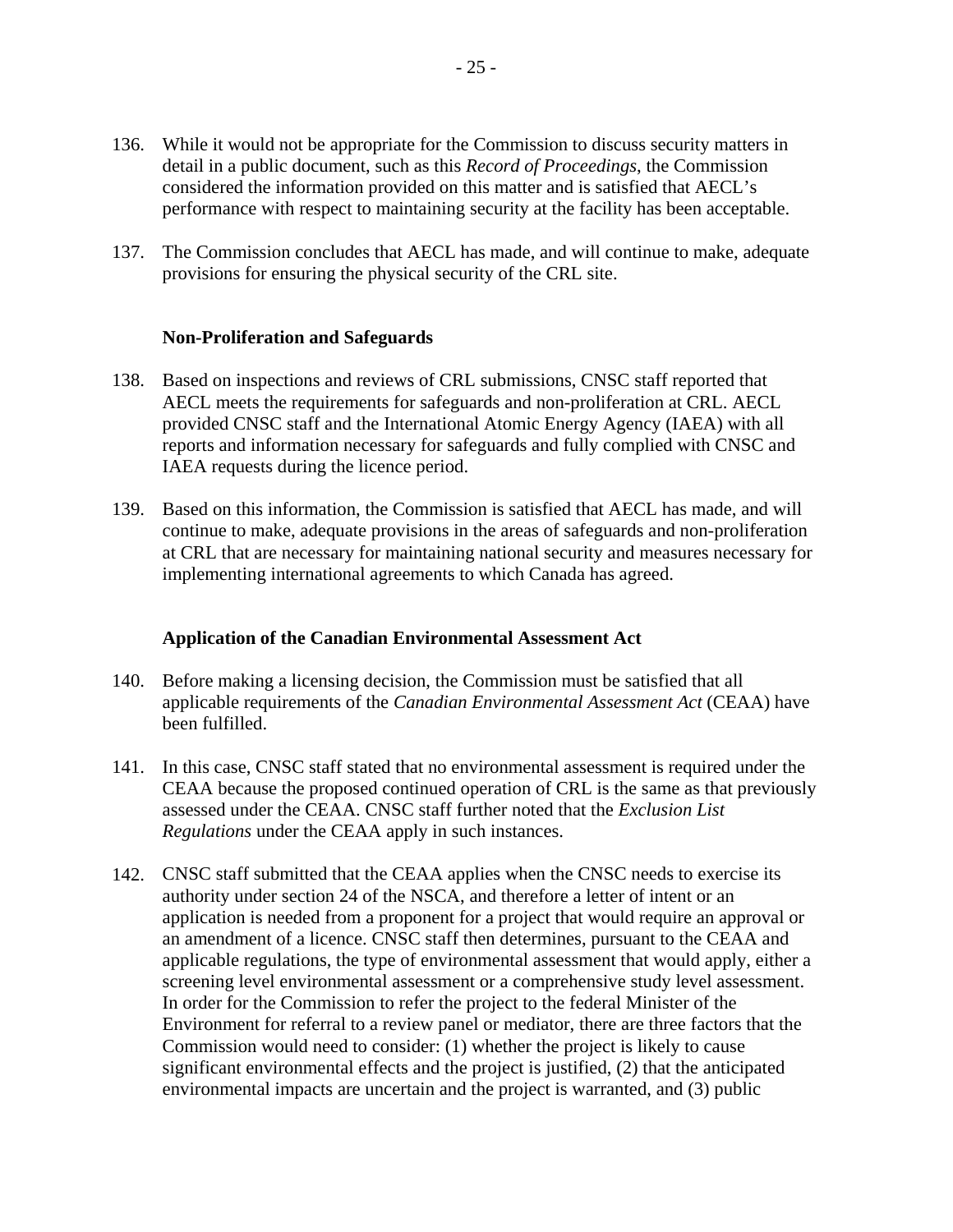concerns and whether public concerns can be addressed or not through the type of applicable environmental assessment.

- 143. Some intervenors disagreed with this interpretation of the CEAA and requested that the Commission refer the matter to the Minister of Environment for a full panel review under the CEAA. The intervenors requested that that panel review consider the overall site conditions and decommissioning strategy, including for all nuclear facilities and site remediation. These intervenors expressed the view that the current plan to conduct individual screening assessments for the facility-specific decommissioning projects over time will result in a fragmented and piecemeal process that does not take account of the overall cumulative effects of the complete program.
- 144. In this regard, CNSC staff submitted that the CEAA does not apply to planned strategies or policies but applies to projects, physical works and undertakings. As part of its review of a project description provided by a proponent, CNSC staff noted that it looks at the links between the project and other areas on the site and added that it would proceed in this way with an application from AECL for the five-year or parts of the five-year implementation plan. In this respect, CNSC staff noted the likelihood that projects would be linked based on their interdependency and interrelation. CNSC staff concluded that environmental assessments cover the cumulative effects of the specific projects and in relation with other projects that are either underway or planned.
- 145. In response to further questions from the Commission on the application of the CEAA to the future decommissioning plans, CNSC staff replied that, as a responsible authority under the CEAA, the CNSC will continue to evaluate the triggers for assessments under the CEAA.
- 146. Based on this information, the Commission accepts CNSC staff's interpretation of the CEAA and concludes that the requirements under the CEAA have been fulfilled for the purpose of the current licensing decision.
- 147. The Commission concludes that it can consider and make a decision on AECL's licence renewal application under the NSCA.

#### **Licence Length, Interim Reporting and Delegation of Approval**

- 148. AECL has applied to the CNSC for a 63-month renewal of its licence. With reference to the CNSC staff criteria for recommending licence duration (as described in CMD 02-M12), CNSC staff recommended that the Commission accept and grant the proposed 63-month term. CNSC staff proposed that a status report of the CRL be presented to the Commission at approximately the midpoint of the licence period.
- 149. Several intervenors including businesses, municipalities, community organizations, educational institutions and professional associations supported AECL's request, and CNSC staff recommendation, for a 63-month licence. Some of these intervenors,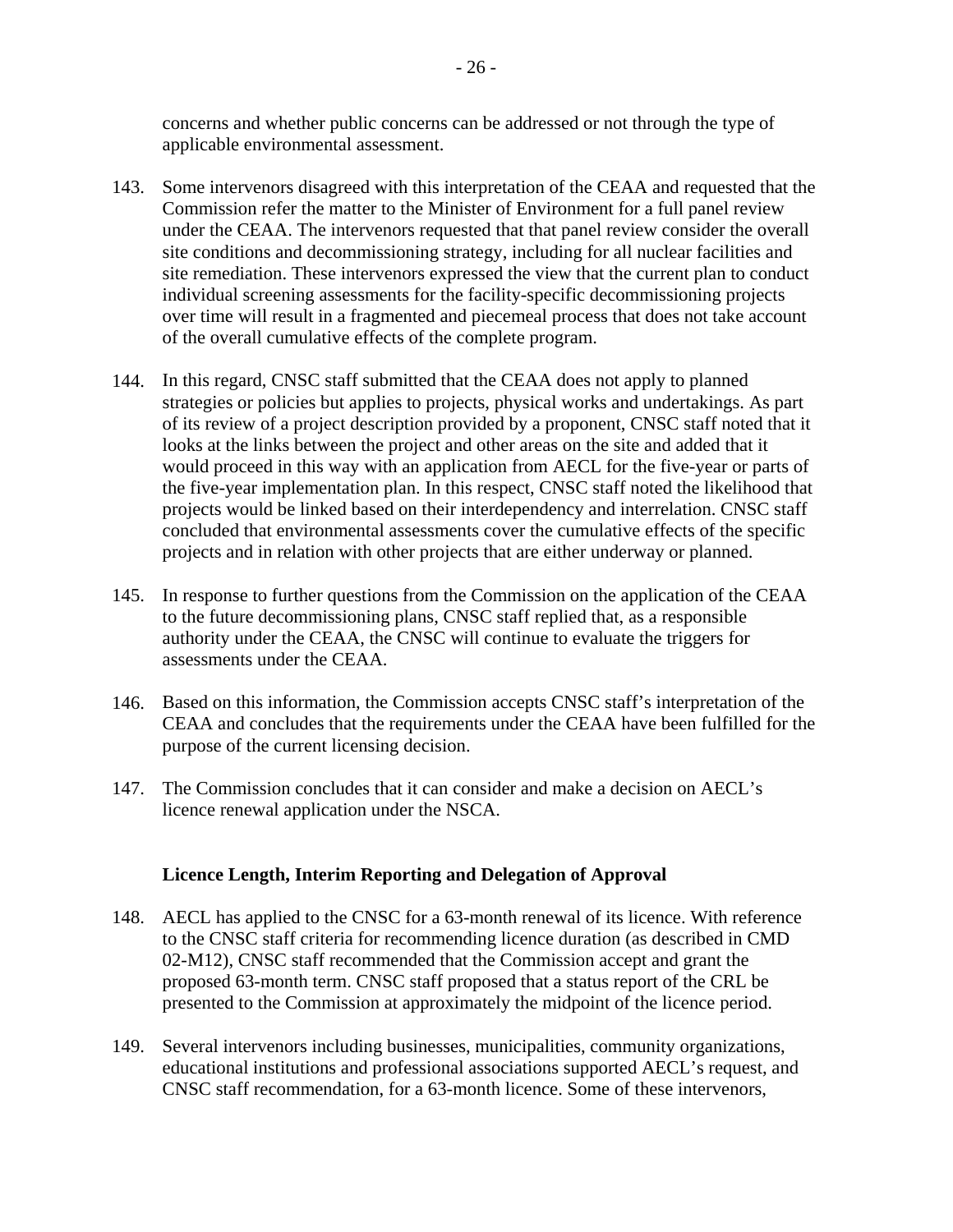including the Canadian Society of Nuclear Medicine and the Ontario Association of Nuclear Medicine, attested to the critical role played by the NRU reactor and production facilities at the CRL in the delivery of health care to Canadians.

- 150. Some intervenors opposed the 63-month term based on their view of the environmental legacy issues on the site, contaminant releases to the environment, and AECL's planning for the future decommissioning and remediation of the site. To address these issues, some intervenors recommended a shorter licence term of two years.
- 151. In response to the requests of the intervenors for shorter-term licences, the Commission is of the view that, while AECL's performance and certain programs remain below requirements in some areas, the Commission is satisfied with AECL's progress during the current licence period and its plans to address the deficiencies during the proposed licence term. The Commission is also satisfied that AECL's mitigating measures and CNSC staff's enhanced regulatory oversight, which is facilitated by the creation of a CNSC site office at the CRL, are in place to ensure no unreasonable risks arise from the identified deficiencies.
- 152. In its recommendations, CNSC staff also proposed that the Commission delegate the authority to CNSC staff to make an approval or similar decision under the proposed licence conditions that do not require a licence amendment, as presented in CMD 06 H9.B.
- 153. The Commission expresses its appreciation to CNSC staff in proposing a proactive approach to dealing with the delegation of authority and in identifying the person that could be authorized by the Commission to make a decision pursuant to a licence condition. However, the Commission is not ready at this time to confirm such broad delegated authority. The Commission is of the view that delegated authority be exercised on a case-by-case basis as set out in CMD 00-M18, *Approval Authority of Commission Staff*.
- 154. Based on this information, the Commission accepts CNSC staff's recommendation for a 63-month licence. The Commission also decides that the proposed mid-term performance report recommended by CNSC staff would be appropriate

# **Cost Recovery**

155. CNSC staff reported that AECL is currently in compliance with the CNSC's *Cost Recovery Fees Regulations*16.

 $\overline{a}$ <sup>16</sup> S.O.R./2003-212.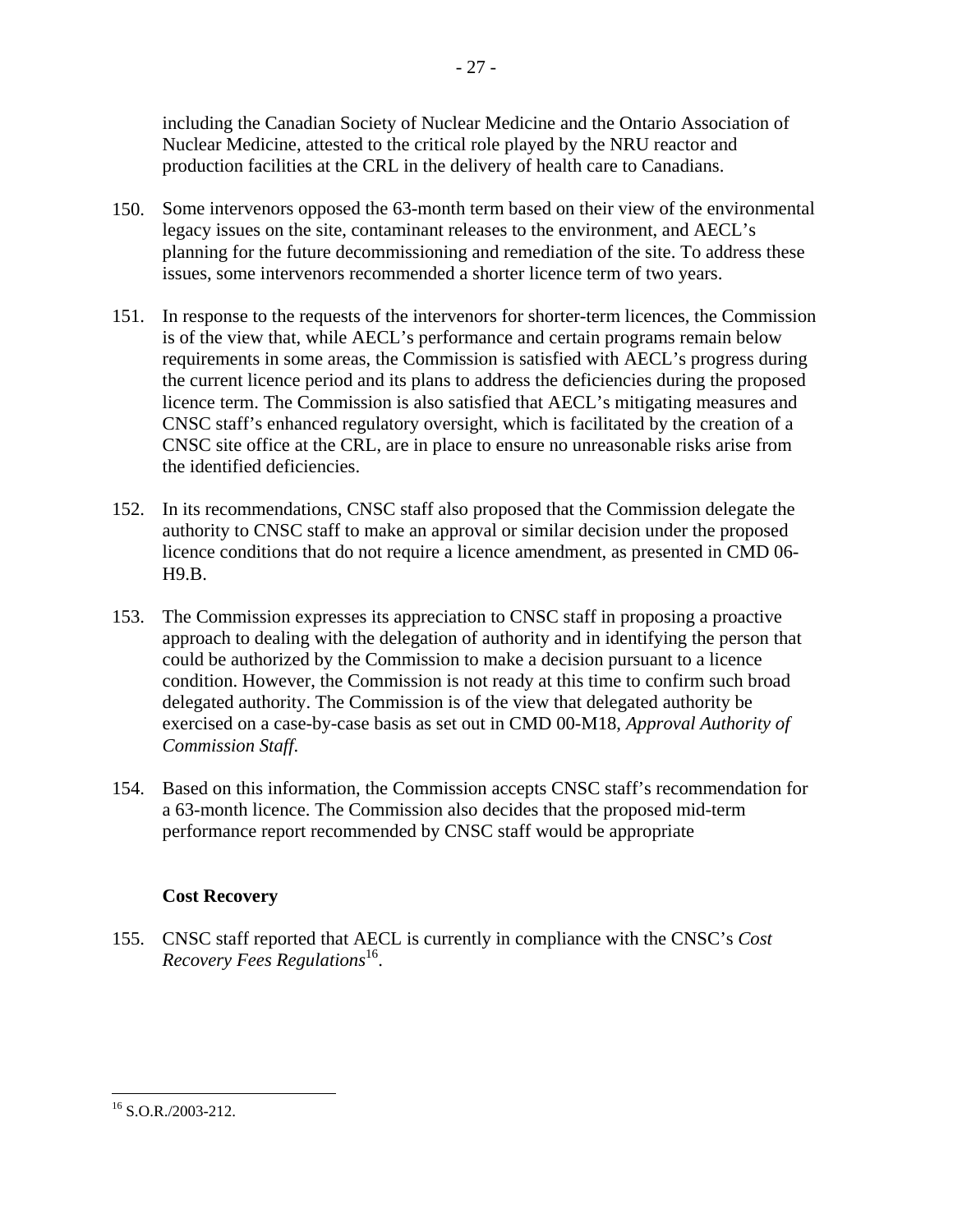#### **Conclusion**

- 156. The Commission has considered the information and submissions of the applicant, CNSC staff and intervenors as presented in the material available for reference on the record.
- 157. The Commission concludes that AECL is qualified to carry out the activities that will be permitted under the renewed licence. Furthermore, the Commission concludes that in carrying out those activities, AECL should make adequate provision for the protection of the environment, the health and safety of persons and the maintenance of national security and measures required to implement international obligations to which Canada has agreed.
- 158. The Commission therefore issues, pursuant to section 24 of the Nuclear Safety and Control Act, Nuclear Research and Test Establishment Operating Licence NRTEOL-01.00/2011 to Atomic Energy of Canada Limited, Mississauga, Ontario, for the Chalk River Laboratories. The licence is valid from August 1, 2006 to October 31, 2011.
- 159. The Commission includes in the licence the conditions recommended by CNSC staff in the draft licence attached to CMD 06-H9.B.
- 160. With this decision, the Commission requests that CNSC staff present an interim report to the Commission on AECL's performance in the operation of the Chalk River Laboratories. The interim report will be presented at a public proceeding of the Commission as soon as practical after the mid-point of the licence term (i.e., approximately May 2009).

Marc A. Leblanc Secretary, Canadian Nuclear Safety Commission

Date of decision: June 28, 2006 Date of release of Reasons for Decision: July 28, 2006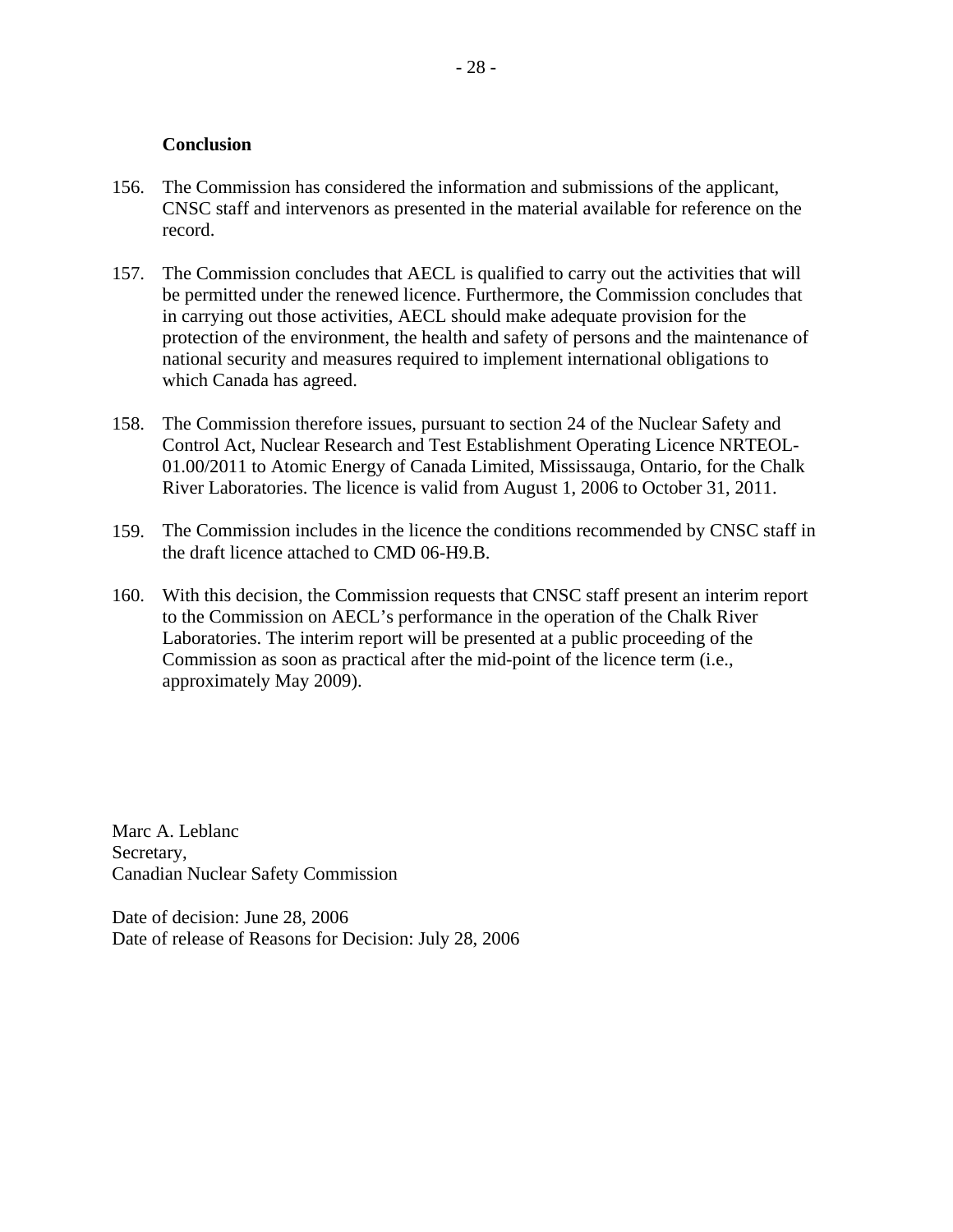# **Appendix A – Intervenors**

| <b>Intervenors</b>                                                                         | <b>Document Number</b> |
|--------------------------------------------------------------------------------------------|------------------------|
| County of Renfrew, represented by Mayor A. Aikens                                          | CMD 06-H9.2            |
|                                                                                            | CMD 06-H9.2A           |
| Corporation of the Town of Deep River, represented by Mayor A. Aikens                      | CMD 06-H9.3            |
|                                                                                            | CMD 06-H9.3A           |
| City of Pembroke, represented by Mayor E. Jacyno                                           | CMD 06-H9.4            |
|                                                                                            | CMD 06-H9.4A           |
| MDS Nordion, represented by G. Malkoske                                                    | CMD 06-H9.5            |
|                                                                                            | CMD 06-H9.5A           |
| Concerned Citizens of Renfrew County, represented by O. Hendrickson                        | CMD 06-H9.6            |
|                                                                                            | CMD 06-H9.6A           |
| Canadian Nuclear Workers' Council, represented by D. Shier, D. Jamison<br>and K. Philipose | CMD 06-H9.7            |
| Ottawa Riverkeeper, represented by M. Brown                                                | CMD 06-H9.8            |
| L. Jones                                                                                   | CMD 06-H9.9            |
| S. Faris                                                                                   | CMD 06-H9.10           |
| Sierra Club of Canada, represented by Mr. Bennett                                          | CMD 06-H9.11           |
| Greenpeace Canada, represented by S-P Stensil                                              | CMD 06-H9.12           |
| Ducks Unlimited - Upper Ottawa Valley                                                      | CMD 06-H9.13           |
| <b>Ottawa Valley Tourist Association</b>                                                   | CMD 06-H9.14           |
| <b>Renfrew County District School Board</b>                                                | CMD 06-H9.15           |
| Renfrew County Catholic District School Board                                              | CMD 06-H9.16           |
| Corporation of the Town of Laurential Hills                                                | CMD 06-H9.17           |
| Town of Petawawa                                                                           | CMD 06-H9.18           |
| Deep River District United Way                                                             | CMD 06-H9.19           |
| J. Yakabuski, M.P.P., Renfrew-Nipissing-Pembroke                                           | CMD 06-H9.20           |
| <b>Canadian Nuclear Association</b>                                                        | CMD 06-H9.21           |
| United Way / Centraide of the Upper Ottawa Valley Inc.                                     | CMD 06-H9.22           |
| Upper Ottawa Valley and Area Chamber of Commerce                                           | CMD 06-H9.23           |
| Municipality of Rapides des Joachims                                                       | CMD 06-H9.24           |
| Deep River and Science Academy                                                             | CMD 06-H9.25           |
| Deep River and District Hospital                                                           | CMD 06-H9.26           |
| Municipality of Chichester                                                                 | CMD 06-H9.27           |
| Municipality of L'Isle-aux-Allumettes                                                      | CMD 06-H9.28           |
| Canadian Forces Base / Area Support Unit Petawawa                                          | CMD 06-H9.29           |
| CANDU Owners Group Inc.                                                                    | CMD 06-H9.30           |
| Pembroke Regional Hospital                                                                 | CMD 06-H9.31           |
| Algonquin College in the Ottawa Valley                                                     | CMD 06-H9.32           |
| B.P. Bromley, Morgan Brown and Jeremy Whitlock                                             | CMD 06-H9.33           |
| Society of Nuclear Medicine                                                                | CMD 06-H9.34           |
| National Research Council Canada, represented by J. Root                                   | CMD 06-H9.35           |
| P. Hagarty                                                                                 | CMD 06-H9.36           |